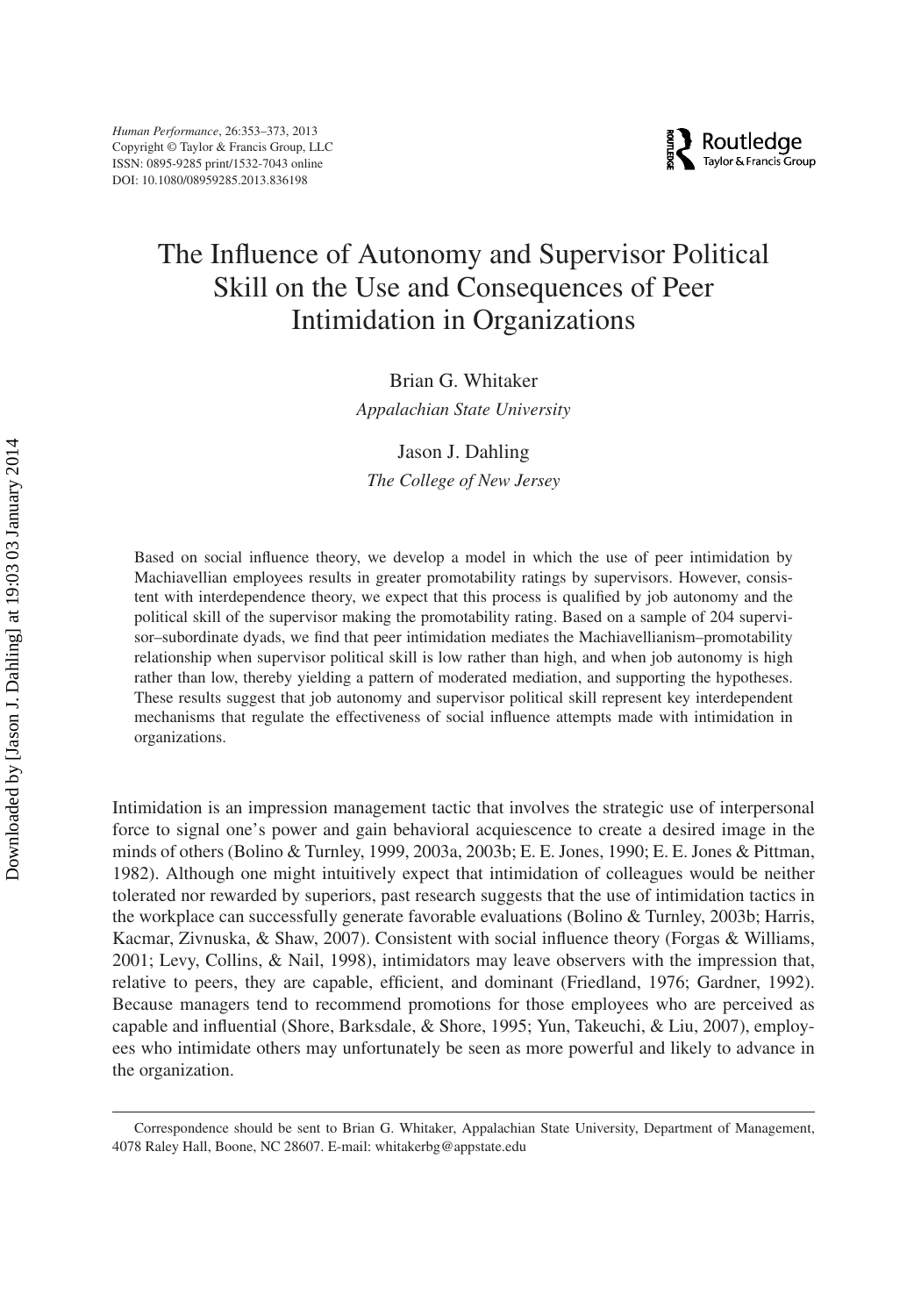However, as with all social influence attempts, the interaction context may influence the extent to which intimidation occurs, and whether it successfully influences supervisors' impressions. Interdependence theory (Rusbult & Van Lange, 2003) explains how interpersonally relevant traits and elements of the situational structure shape the outcomes associated with social interactions. Consistent with this theory, we expect that autonomy (Morgeson & Humphrey, 2006) is an important situational affordance that grants employees prone to peer intimidation the opportunity to more frequently express aggressive behaviors. However, we also expect that supervisors with high political skill (Ferris, Treadway, Brouer, & Munyon, 2012; Ferris et al., 2005) are better able to recognize peer intimidation as attempts at impression management and understand its negative impact on the larger organizations. Thus, autonomy is a situational condition that enables greater levels of intimidation from employees who are inclined to use this tactic, but supervisor political skill is an interpersonal trait that buffers the effectiveness of intimidation on promotability ratings.

To test these ideas, we developed the model depicted in Figure 1. Consistent with past research, we expect that Machiavellian employees are motivated to employ intimidation toward peers at work (Bolino & Turnley, 2003a). Machiavellian employees working in situations of high autonomy have both the motivation and the opportunity for higher levels of intimidation to be expressed. In turn, intimidation of peers influences supervisors' perceptions of the intimidator, who is seen as more capable and promotable. However, we expect that this social influence attempt is more likely to fail if the supervisor is politically skilled, and thus capable of sensing and discounting impression management tactics.

This study is intended to make several contributions to theory and research on impression management in organizations. First, the study elaborates on the personal characteristics (i.e., Machiavellianism) and job characteristics (i.e., autonomy) that elicit intimidating behavior, which is important because intimidation has received far less research attention than other impression management tactics designed to yield positive, integrative outcomes (Bolino & Turnley, 2003a). Second, our study makes a novel contribution because we are examining *indirect* consequences of influence attempts; we expect that intimidation directed toward peers will result in making a favorable impression on the supervisor who is not the direct target of these behaviors. As a workplace behavior, intimidation involves the strategic use of interpersonal force to gain behavioral



FIGURE 1 Conceptual moderated mediation model linking Machiavellianism to promotability ratings through intimidation, moderated by job autonomy and supervisor political skill.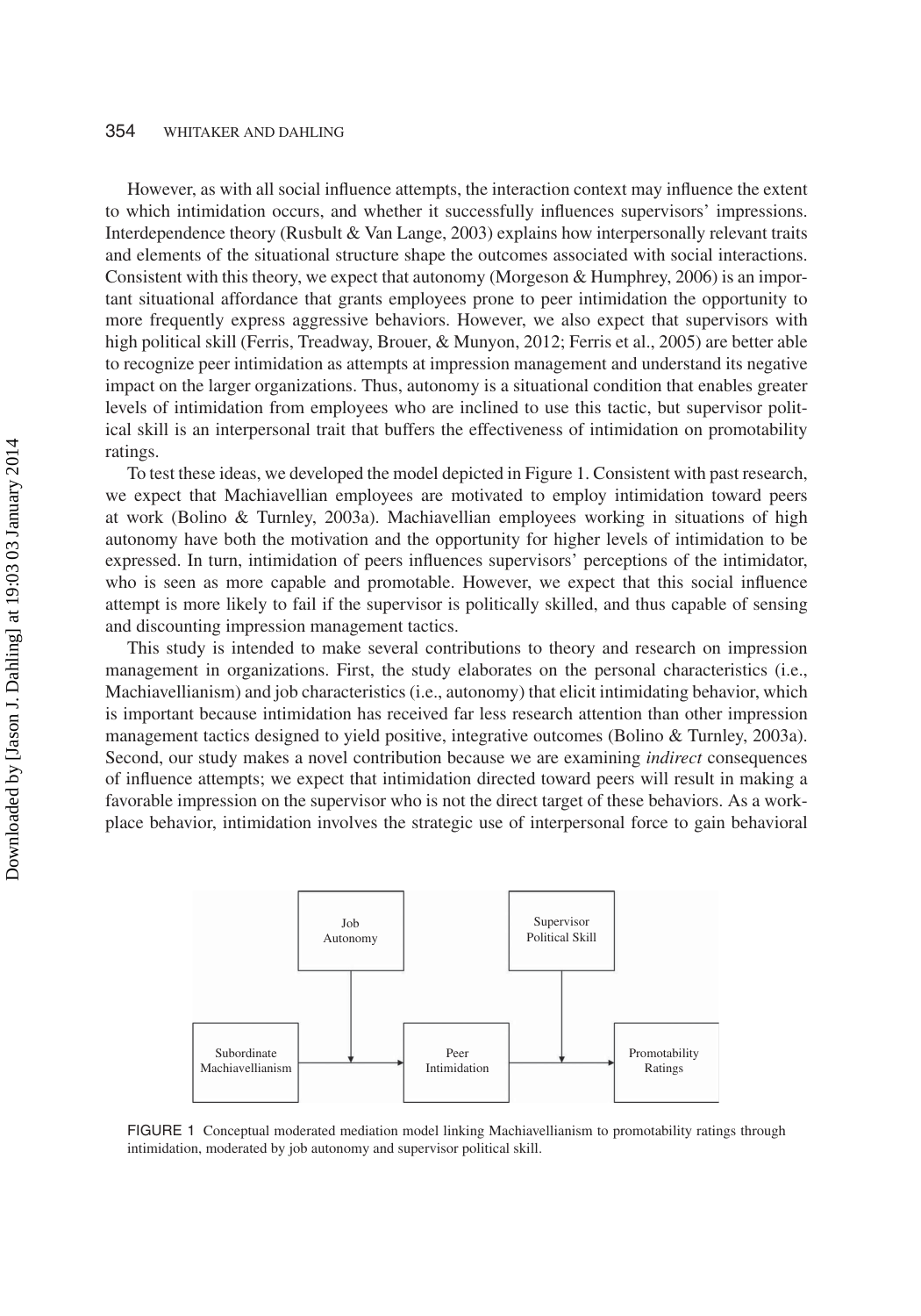acquiescence from others (E. E. Jones, 1990; E. E. Jones & Pittman, 1982). As recently noted by several researchers, the intimidation–performance evaluation link is poorly understood and inconsistent, indicating the need for more empirical work examining the processes by which aggressive behaviors influence supervisor-engineered subordinate outcomes (Bolino, Kacmar, Turnley, & Gilstrap, 2008; Harris et al., 2007; Higgins, Judge, & Ferris, 2003).

Third, we consider how *supervisors'* political skill impacts the success of intimidation attempts. This is an important issue to explore given past research that shows that intimidation can certainly backfire (e.g., Turnley & Bolino, 2001; Yukl & Tracey, 1992), but the circumstances that cause intimidation to fail are not well articulated. Most organizational research on impression management treats the targets of tactics as passive recipients in the process, focusing instead on the qualities of the employee making the influence attempt (e.g., Harris et al., 2007; Treadway, Ferris, Duke, Adams, & Thatcher, 2007; Turnley & Bolino, 2001). In contrast, we submit that supervisors play a critical role in this process. Supervisors are responsible for rule enforcement in most organizations (March, Schulz, & Zhou, 2000) and evaluating perceived disruptive or self-interested counterproductivity (Rotundo & Sackett, 2002). Whereas considerable evidence exists documenting the favorable impact of subordinate political skill on desired outcomes (Ferris, Treadway, Brouer, et al., 2007; Jawahar, Meurs, Ferris, & Hochwarter, 2008; Treadway et al., 2007), the role of the supervisor's political skill in identifying and discrediting political behavior has not been explored in past research. This is an important oversight because we do not know if the effects of IM tactics identified in past research hold if the supervisor is politically skilled as well. We believe that supervisors who are capable of recognizing the instances and impact of such influence attempts will be moved to sanction those that engage in assertive behaviors, thereby disrupting the link between negative IM behaviors and career outcomes for the subordinate.

Last, our model predicts promotability ratings, a criterion that has been linked to political skill (Gentry, Gilmore, Porter, & Leslie, 2012) and performance evaluations (Jawahar & Ferris, 2011) but rarely studied in impression management research. Only Thacker and Wayne (1995) examined promotability ratings as an outcome of impression management tactics, but their focus was on upward intimidation directed at the supervisor rather than at peers. Given that the objective of many social influence attempts is to improve one's social standing and advance one's career in the organization (Feldman & Weitz, 1991), more research is needed to understand when hard impression management tactics, like intimidation, result in improved chances to receive promotions at work.

## THEORETICAL FOUNDATIONS AND HYPOTHESIS DEVELOPMENT

## Intimidation and Social Influence Theory

As a hard tactic (Falbe & Yukl, 1992), intimidation involves forcefulness and is intended to differentiate the employee who uses it; the desired outcome is to set the employee apart from others by generating attributions of strength and dominance. Thus, intimidation is different from soft influence tactics, like ingratiation, self-promotion, or exemplification, which are designed to present the employee as more affable, harmless, and trustworthy. In differentiating oneself from others,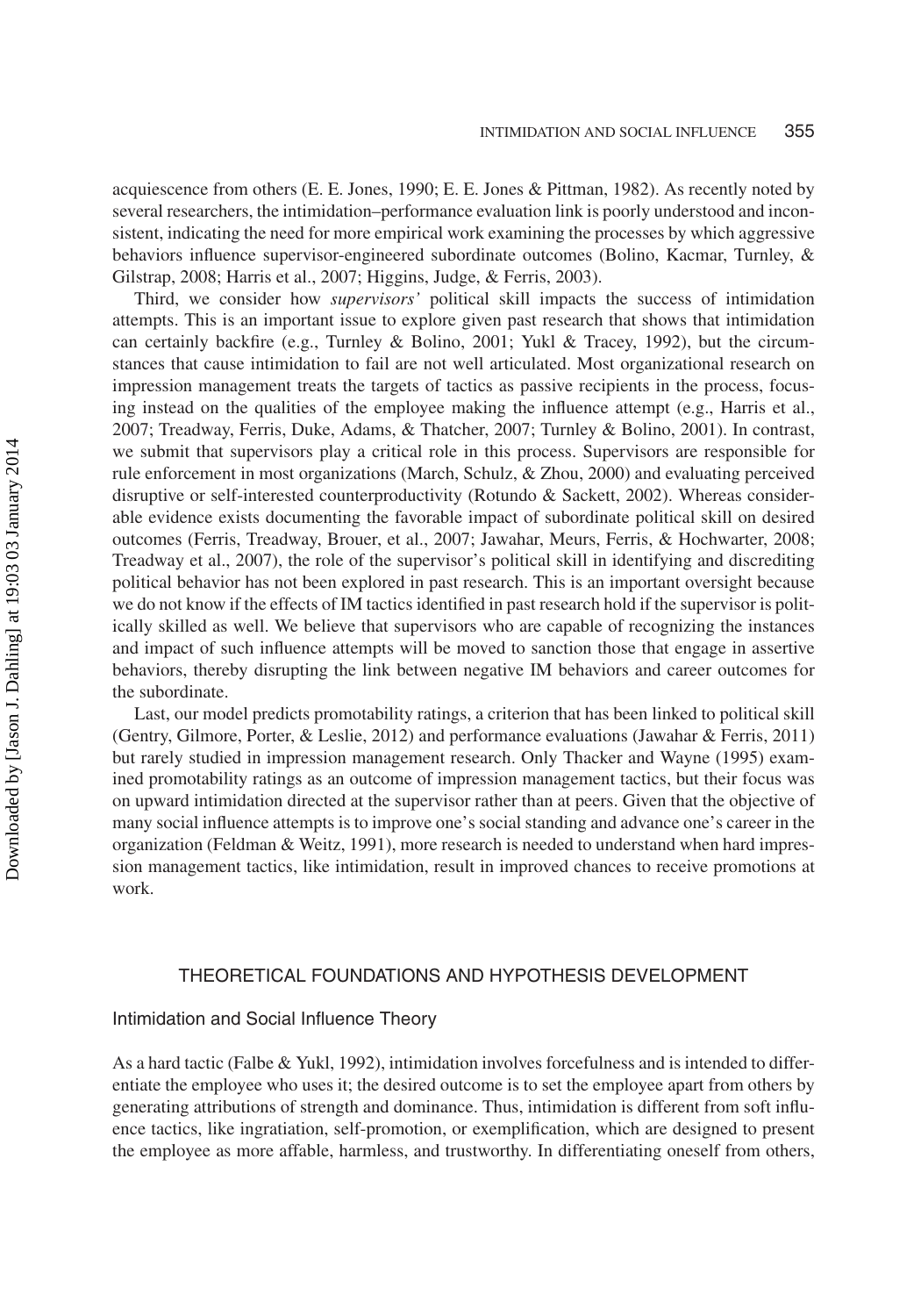intimidation is seen as an instrumental mechanism that can subdue, control, or sideline peers who might otherwise pose obstacles to advancement (Bolino, 1999).

The effects of intimidation and other impression management tactics are typically explained in terms of social influence theory (Forgas & Williams, 2001; Levy et al., 1998). Social influence theory is a macrotheory of psychology that describes the qualities that enable one to influence others, the ways in which social influence attempts unfold, and the consequences of social influence on others (Levy et al., 1998). Consequently, research on organizational impression management has drawn on this perspective to account for the antecedents and consequences of influence tactics expressed in the workplace (e.g., Harris et al., 2007). According to the theory, impression management tactics like intimidation can elicit two evaluative processes in the target, which dramatically influence target reactions to such attempts: normative activation of a target's associations, beliefs, and values about the "right" type of employee behavior; and an affective evaluation process, which triggers the target's emotional response. Thus, some employees preferentially engage in intimidation throughout their interpersonal exchanges in the workplace in order to elicit favorable normative and affective reactions from the target.

Consistent with such assertions, aggressive intimidation can be used to craft a social identity of competence, dominance, and strength that allows the intimidator to be seen by some as impressive and successful (Tedeschi, 2001; Tiedens, 2001). This process explains why intimidators, who seek to differentiate themselves with assertive aggression, can nevertheless be seen as highpotential employees, effective performers, and likeable people under some circumstances (Bolino & Turnley, 2003a; Turnley & Bolino, 2001; Wayne, Liden, Graf, & Ferris, 1997). Consistent with this pattern of findings and social influence theory, we suggest that peer intimidation may result in social influence that leaves supervisors with the impression that the intimidator is capable, efficient, and worthy of rewards, like promotions.

#### Machiavellianism, Intimidation, and Promotability Ratings

Little research has examined the antecedents of intimidation, but one key individual difference of interest in this literature is Machiavellianism (Bolino & Turnley, 2003b; Bratton & Kacmar, 2004; Ferris et al., 2002). Machiavellianism is an individual difference that involves a propensity to engage in manipulative behavior, to distrust others, and to desire status and power for oneself (Christie & Geis, 1970; Dahling, Kuyumcu, & Librizzi, 2012; Dahling, Whitaker, & Levy, 2009; D. N. Jones & Paulhus, 2009), proclivities that spring from a desire to zealously promote one's own self-interests. In the workplace, Machiavellianism is associated with a strong desire for career advancement; Machiavellian employees are characterized by a focus on external accomplishments, especially those that are financial or status-oriented in nature (McHoskey, 1999), which translates into a tendency for Machiavellian employees to tend to feel dissatisfied with their current positions and eager to move up within the organization (e.g., Hunt & Chonko, 1984; D. N. Jones & Paulhus, 2009). Previous research has also compellingly demonstrated that individuals with high Machiavellianism are prone to engage in opportunistic behavior (e.g., Sakalaki, Richardson, & Thépaut, 2007) and to use aggressive interpersonal influence tactics to secure extrinsic objectives (Becker & O'Hair, 2007; Bolino & Turnley, 2003b). Some previous research shows that the need for power, a central component of Machiavellianism (Dahling et al., 2009),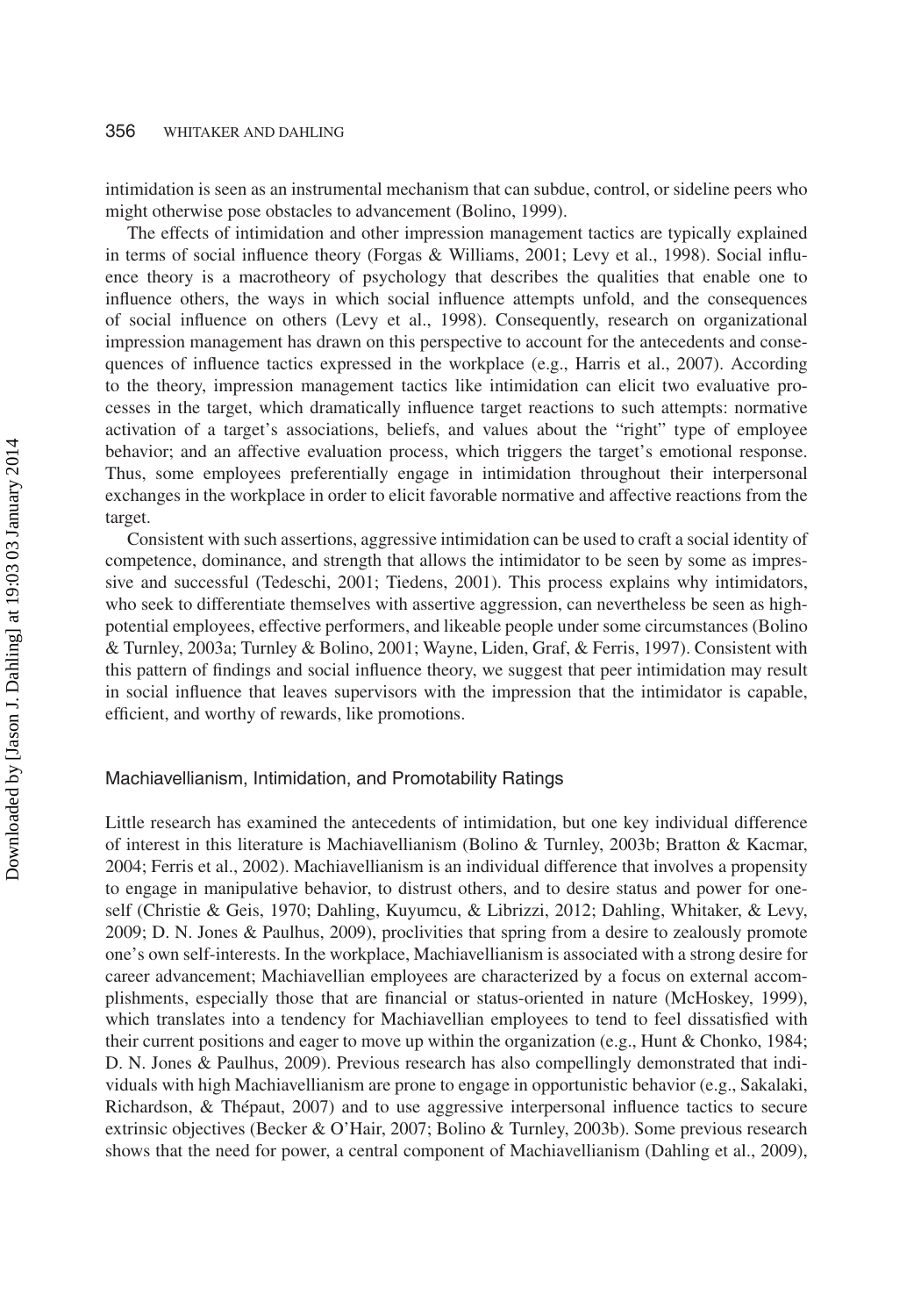has been found to be predictive of intimidation (Mowday, 1978). Consequently, there is ample reason to expect that employees with high Machiavellianism will seek to be seen as promotable and will employ tactics like intimidation to this end.

Although exceptions exist in the literature (Thacker & Wayne, 1995), the bulk of the past research suggests that the use of intimidation tactics in the workplace can successfully generate favorable evaluations. For example, aggressiveness directed at supervisors has been found predictive of supervisor ratings of performance (Bolino & Turnley, 2003a; Wayne et al., 1997). Moreover, meta-analytic results indicate that intimidation is positively related to extrinsic outcomes including promotions (Higgins et al., 2003). Of importance, however, as noted by some researchers, very little research has investigated the influence of coworker-directed aggression on personal work-related objectives (Higgins et al., 2003; Turnley & Bolino, 2001). This as an important, yet underresearched, area as deviant behaviors toward coworkers are on the rise (e.g., Baron, 2004; Porath & Erez, 2007).

Machiavellian employees are thought to leverage the use of IM tactics to create an image of competence, particularly in the eyes of those who control organizational rewards and can provide one with a means for personal gain. Thus, these employees will engage in short-term exploitative "instrumental aggression" of colleagues in the name of influencing supervisor perceptions of personal efficacy (Bratton & Kacmar, 2004). Such tactics are used to elicit compliance on the part of those being aggressed against and are meant to enhance one's ability to successfully carry out job requirements and effect personal advancement. Naturally, such behaviors are often considered socially undesirable to coworkers (Yukl & Tracy, 1992) and lead to coworker anger and frustration (Turnley & Bolino, 2001). Despite coworker displeasure with aggressive individuals who make threats, forcefully manipulate colleagues, and use competitive rather than cooperative strategies, Machiavellian employees may nonetheless leave supervisors with the impression that they are capable, efficient, and engaged through social influence (Falbe & Yukl, 1992). As a result, and based on social influence theory, managers may feel compelled to recommend for promotion Machiavellian intimidators who appear to be competent performers (Yun et al., 2007).

Because intimidation can function as a form of social influence that leads to favorable employment outcomes (Bolino & Turnley, 2003a; Wayne et al., 1997), the interrelationships between Machiavellianism, intimidation, and promotability ratings imply a mediated relationship. Machiavellian employees are motivated to enhance their power and status by seeking advancement in their careers by any means possible (Christie  $\&$  Geis, 1970), which establishes our expectation for a direct relationship between Machiavellianism and promotability ratings. However, peer intimidation is a primary behavioral mechanism through which Machiavellian employees attain advancement (Bolino  $&$  Turnley, 2003a) as intimidation can result in successful social influence and interpersonal gains in organizations (e.g., Wayne et al., 1997). Consequently, we expect that intimidation is the more proximal behavioral predictor of promotability ratings and that intimidation will mediate the relationship between Machiavellianism and promotability ratings.

H1: The positive relationship between subordinate Machiavellianism and promotability ratings by the supervisor will be mediated by peer intimidation.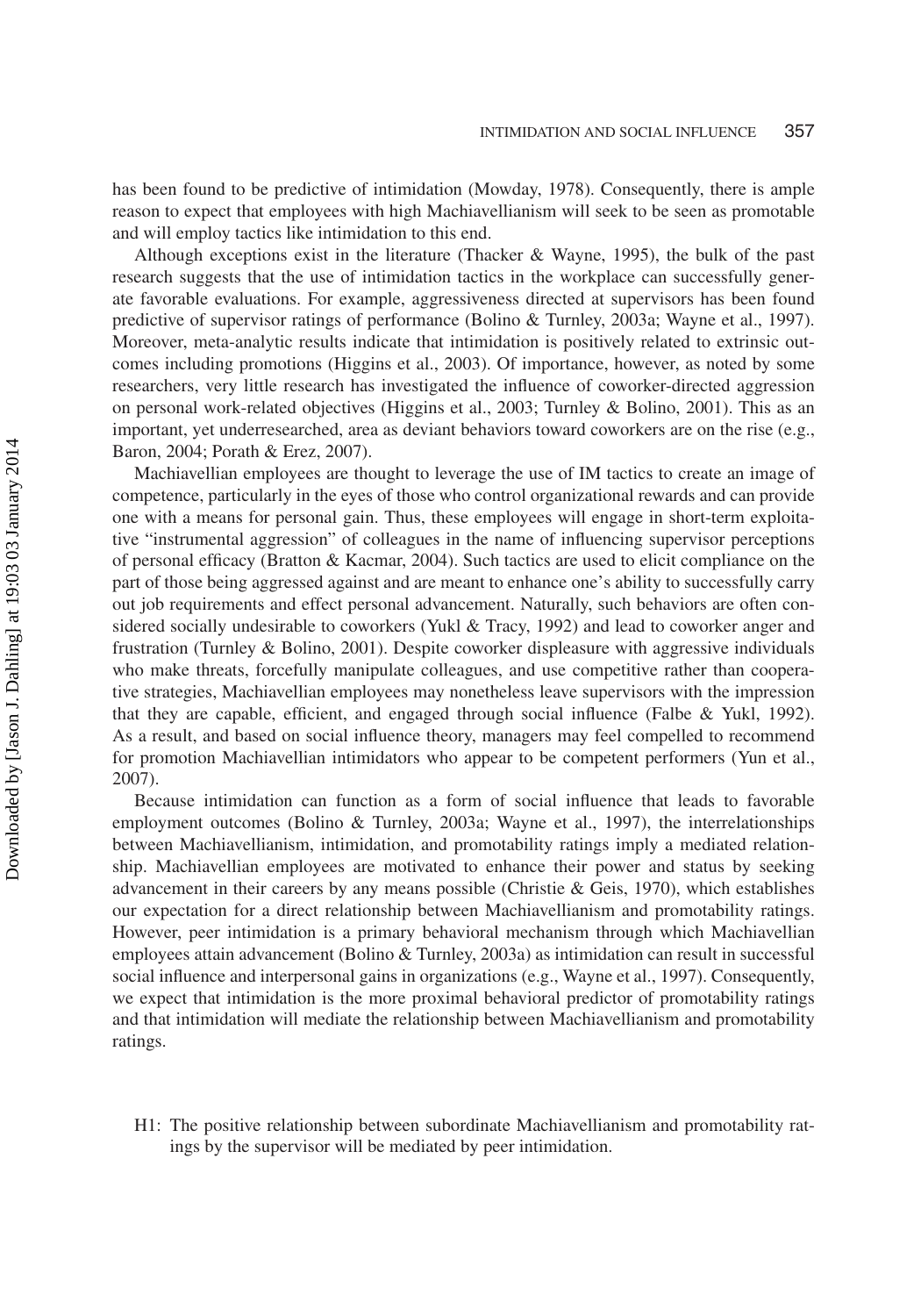## Interdependence Theory and the Roles of Autonomy and Supervisor Political Skill

Social influence attempts occur in a context of interpersonal dynamics, which means that elements of the situation and characteristics of the target of the influence attempt can augment or attenuate the extent to which social influence tactics are successful. Consistent with this idea, although some research shows that intimidation can lead to positive outcomes, other studies show that intimidation has negative effects on personal outcomes (Falbe & Yukl, 1992; Thacker & Wayne, 1995). The mixed findings concerning intimidation strongly imply that the effects of intimidation on performance-related criteria are complex and likely dependent on many situational moderators.

Interdependence theory (Rusbult & Van Lange, 2003; Van Lange & Rusbult, 2012) provides a useful framework for predicting the outcomes associated with social influence attempts based on the challenges and opportunities present in social situations, and the cognitions and motives of the interaction target. Originally developed by Thibaut and Kelley (1959), interdependence theory is a broad theory of social psychology that concerns the way that interaction partners come to perceive each other in interpersonal situations. Specifically, the theory predicts that the outcome of an interaction is a function of (a) the situation in which they are embedded; (b) the needs, cognitions, and motives of the first interaction partner; and (c) the needs, cognitions, and motives of the second interaction partner. Two elements of the theory are particularly important. First, the theory emphasizes the importance of *situational affordances*, which are elements of the situation that enable or inhibit specific interactive behaviors. Situational affordances are critical to consider because they dictate what sorts of interpersonal tactics might be expressed and what tactics might be effective in generating desired outcomes.

Second, the theory describes a *transformative process* wherein the objective aspects of the interaction dynamic (referred to as the "given situation") are transformed due to the interaction partners' traits, motives, attributions, and social norms to yield a social reality that actually shapes behavior (referred to as the "effective situation"). For example, an employee may be an objectively poor performer, but if he utilizes skilled self-presentation tactics with his supervisor that allow him to appear competent, the resulting social reality that will impact subsequent decisions is the perception that the employee is capable. However, both interaction partners' traits, motives, attributions, and social norms influence this social reality; if the supervisor is able to see through the self-presentation attempt, the resulting social reality that will shape outcomes is a more accurate evaluation of the employee as incompetent.

Consistent with interdependence theory, we tested the moderating role of a key situational affordance and an interpersonal trait that should impact the expression and effectiveness of intimidation. First, we focused on job autonomy, the amount of discretion inherent in one's job (Hackman & Oldham, 1976), as a contextual affordance that greatly influences the opportunity to express aggressive behavior. In organizational settings, autonomy reflects the extent to which a job allows for independence in selecting the methods used to perform and accomplish work activities, the pacing and scheduling of task accomplishment, and how work is coordinated with other employees (Hackman & Oldham, 1976). Interdependence theory stresses similar situational features, in particular the basis and mutuality of dependence between the two interaction partners (Van Lange & Rusbult, 2012).

Much work design research has demonstrated that job autonomy positively influences affect, internal motivation, and proactive behavior (e.g., Grant & Ashford, 2008; Morgeson & Campion,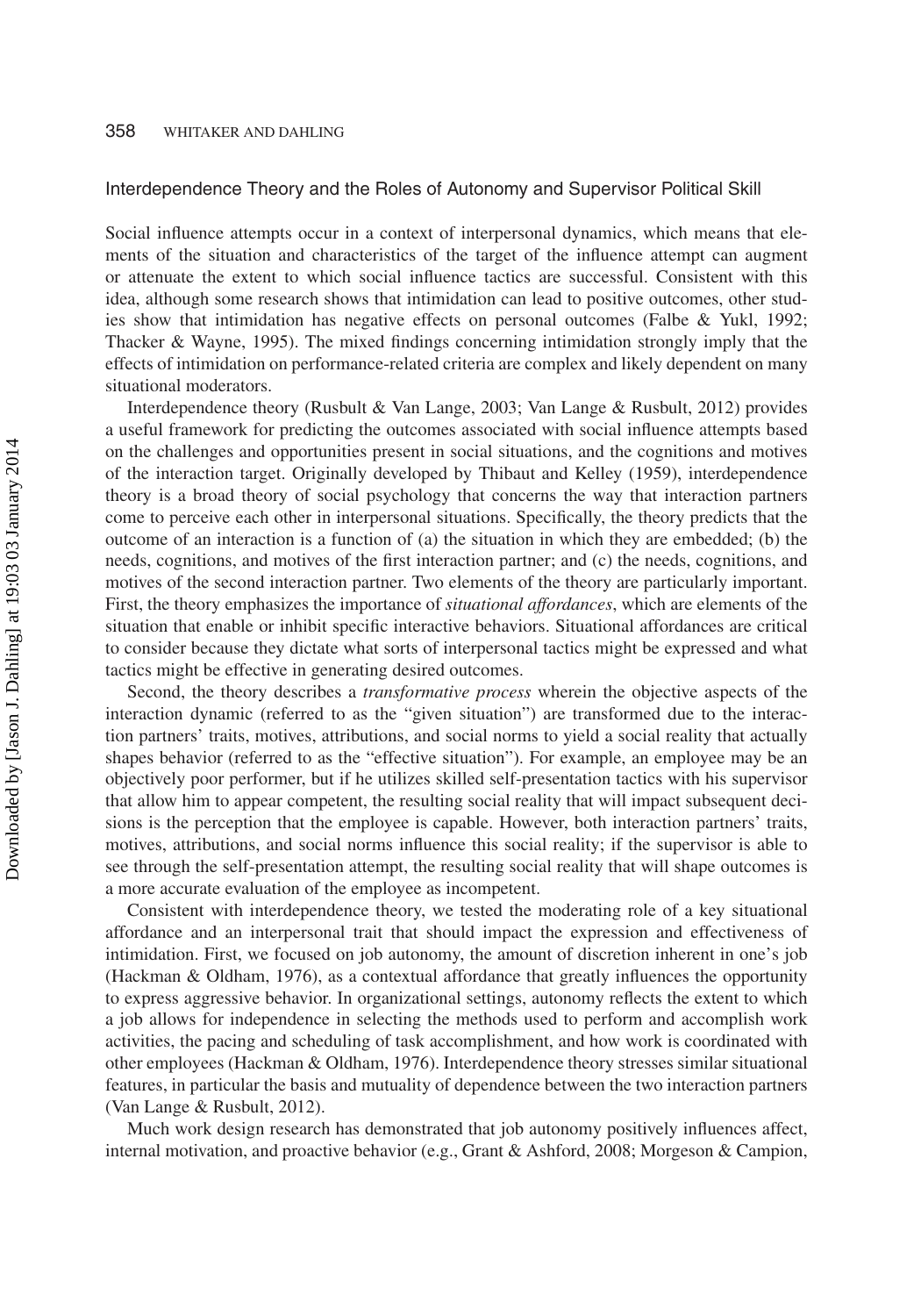2003). However, some have noted that increased latitude with respect to the methods used to meet objectives may also prompt behaviors that deviate from organizational rules or alienate others in the workplace (Kaiser & Hogan, 2007). Moreover, empirical work has demonstrated that higher levels of conflict are associated with increased incidents of personal counterproductive work behaviors among those with high, but not low, autonomy (Fox, Spector, & Miles, 2001), suggesting that autonomous discretion may moderate the expression of aggressive workplace behaviors.

Although no research exists specifically investigating the moderating influence of autonomy on social influence tactics, researchers have found that highly structured work environments constrain the expression of Machiavellian behavior (Sparks, 1994). Consistent with interdependence theory, autonomous situations may activate more Machiavellian behavior as individuals inclined to coercion and intimidation strive to consolidate power and structure in an open-ended environment where they have the discretion to choose how they interact with others to carry out day-to-day responsibilities. Based on this rationale, we predict that job autonomy should moderate the influence of Machiavellianism on intimidation.

H2: The relationship between Machiavellianism and peer intimidation will be moderated by job autonomy such that this positive link is stronger for those with more job autonomy than those with less autonomy.

Our second extension of interdependence theory concerns supervisors' political skill, a key interpersonal trait that should enable supervisors to more accurately interpret social information and accurately perceive others' motives. Existing research indicates that managerial attributions of employee motives can play a significant role in a manager's recommendation decisions. Allen and Rush (1998) found that altruistic attributions for behavior were relevant for predicting supervisory ratings of performance and reward recommendations, whereas instrumental attributions (i.e., behavior exhibited for impression management purposes) were unrelated to employee outcomes. More recently, Lam, Huang, and Snape (2007) found that subordinate feedback-seeking behavior was related to ratings of job performance only when supervisors attributed feedback seeking to performance enhancement rather than impression management motives. Similarly, organizational citizenship behaviors that supervisors attribute to self-serving motives are associated with supervisor anger and lower subsequent performance ratings (Halbesleben, Bowler, Bolino, & Turnley, 2010) and negative reward allocation decisions (Yun et al., 2007). Taken together, these studies suggest that supervisors do make attributions for employees' motives for on-the-job behavior and that these evaluations influence their reactions. To extend the results of these studies, we argue that the differential ability to identify and interpret aggressive behavior as political can influence managerial perceptions of subordinate intent, in turn playing a critical role in a manager's decision-making process.

Whereas considerable evidence exists documenting the favorable impact of *subordinate* political skill on desired outcomes (Ferris, Treadway, Perrewé, et al., 2007; Jawahar et al., 2008; Treadway et al., 2007), the role of the *supervisor's* political skill in identifying and discrediting political behavior has not been explored in past research. This is an important oversight because we do not know if the effects of influence tactics identified in past research hold if the supervisor is politically skilled as well. We submit that supervisors who are capable of recognizing the instances and impact of such influence attempts will be moved to sanction those that engage in assertive behaviors, thereby disrupting the link between intimidation and favorable outcomes for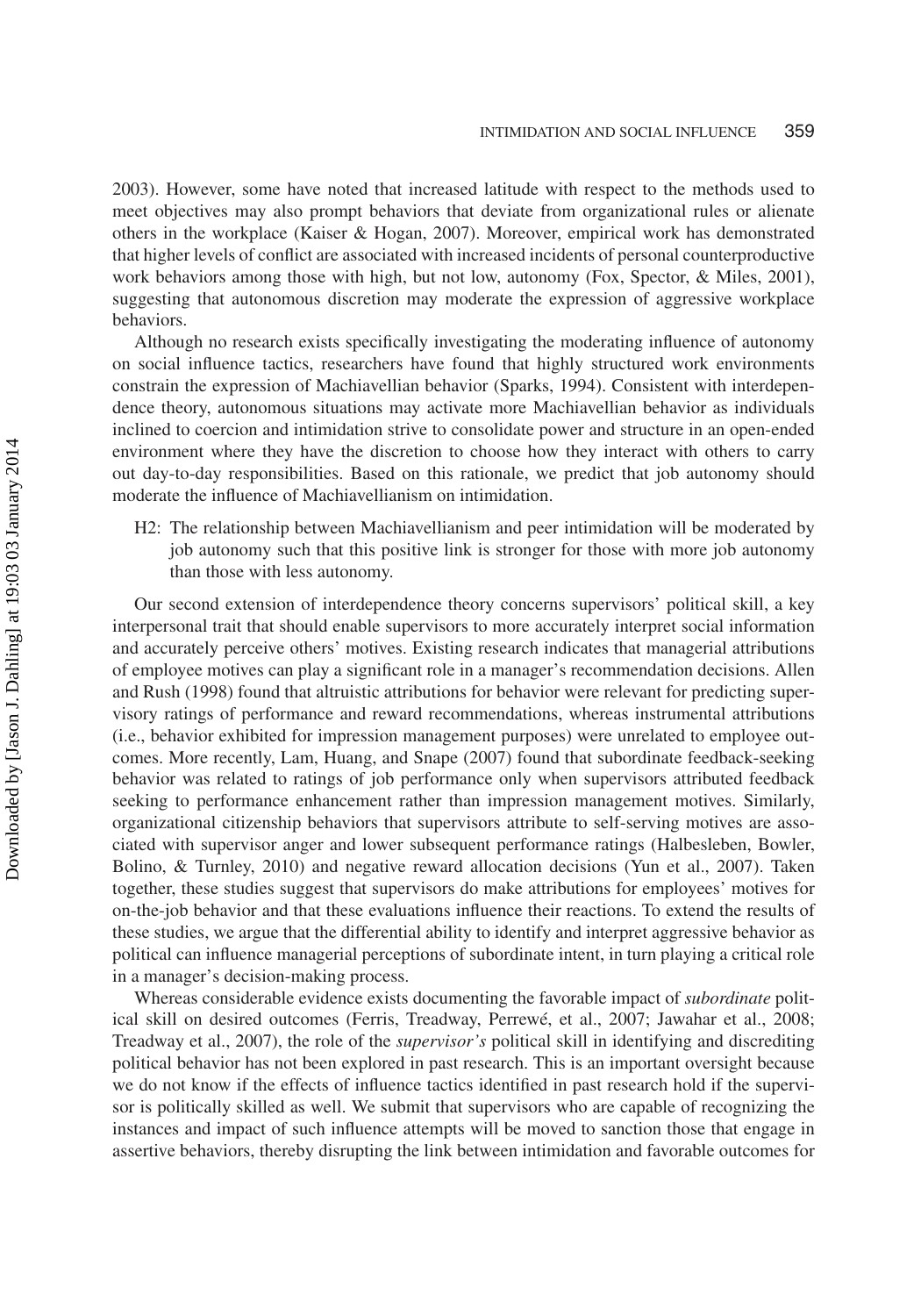the subordinate. As defined, political skill represents the capacity to read and understand people and workplace dynamics, and to act upon such knowledge to influence workplace outcomes (Ferris et al., 2005; Ferris et al., 2012). Highly politically skilled individuals constantly monitor the organizational milieu for politically oriented behavior, effectively interpret social cues, and accurately attribute the behavioral motivations of others. Because these individuals more easily comprehend political behavior and attribute social information, they are more likely to attend to instances of intimidation, correctly attribute employee motives to self-serving instrumental purposes, and understand the negative influence of such behaviors on the social context of the broader organization (Bratton & Kacmar, 2004).

H3: The relationship between peer intimidation and supervisor ratings of promotability will be moderated by supervisor political skill such that this positive link is weaker for those with supervisors higher in political skill than those with supervisors less political skilled.

As a consequence of integrating social influence theory with interdependence theory, our proposed model (Figure 1) is an instance of moderated mediation (Edwards & Lambert, 2007; Muller, Judd, & Yzerbyt, 2005). If H1 is supported, peer intimidation will mediate the influence of subordinate Machiavellianism on supervisor promotability ratings in accordance with social influence theory. Moreover, consistent with interdependence theory, job autonomy and supervisor political skill should also conditionally influence the indirect effect of Machiavellianism on promotability ratings, providing support for H2 and H3. Based on our integrative theoretical rationale, that the aggressive tactics of Machiavellian employees should be less effective when the job offers less autonomy and when the supervisor is more politically skilled, we expect that the indirect effect of Machiavellianism on promotability ratings will become nonsignificant when the job is lower in autonomy and the supervisor has high political skill. Consequently, we propose the following hypothesis:

H4: Job autonomy and supervisor political skill will moderate the positive and indirect relationship between Machiavellianism and supervisor ratings of promotability (through peer intimidation) such that intimidation will mediate the indirect effects when job autonomy is high and supervisor political skill are low, but not when job autonomy is low and supervisor political skill is high.

# **METHOD**

## Participants and Procedure

Subordinate participants were 273 employed MBA students from a midsize university in the Midwestern region of the United States who received extra-credit and a monetary incentive for their participation in the study. All participants worked at least part time (25 hr per week) and completed measures designed to assess Machiavellianism, the extent to which they engage in intimidation behaviors directed at peers (work colleagues at the same hierarchical level), work autonomy, and demographic information. Upon survey completion, subordinates completed a consent form permitting the researchers to contact their supervisors to collect data on supervisor political skill, promotability ratings of the focal employee, and demographics. Subordinates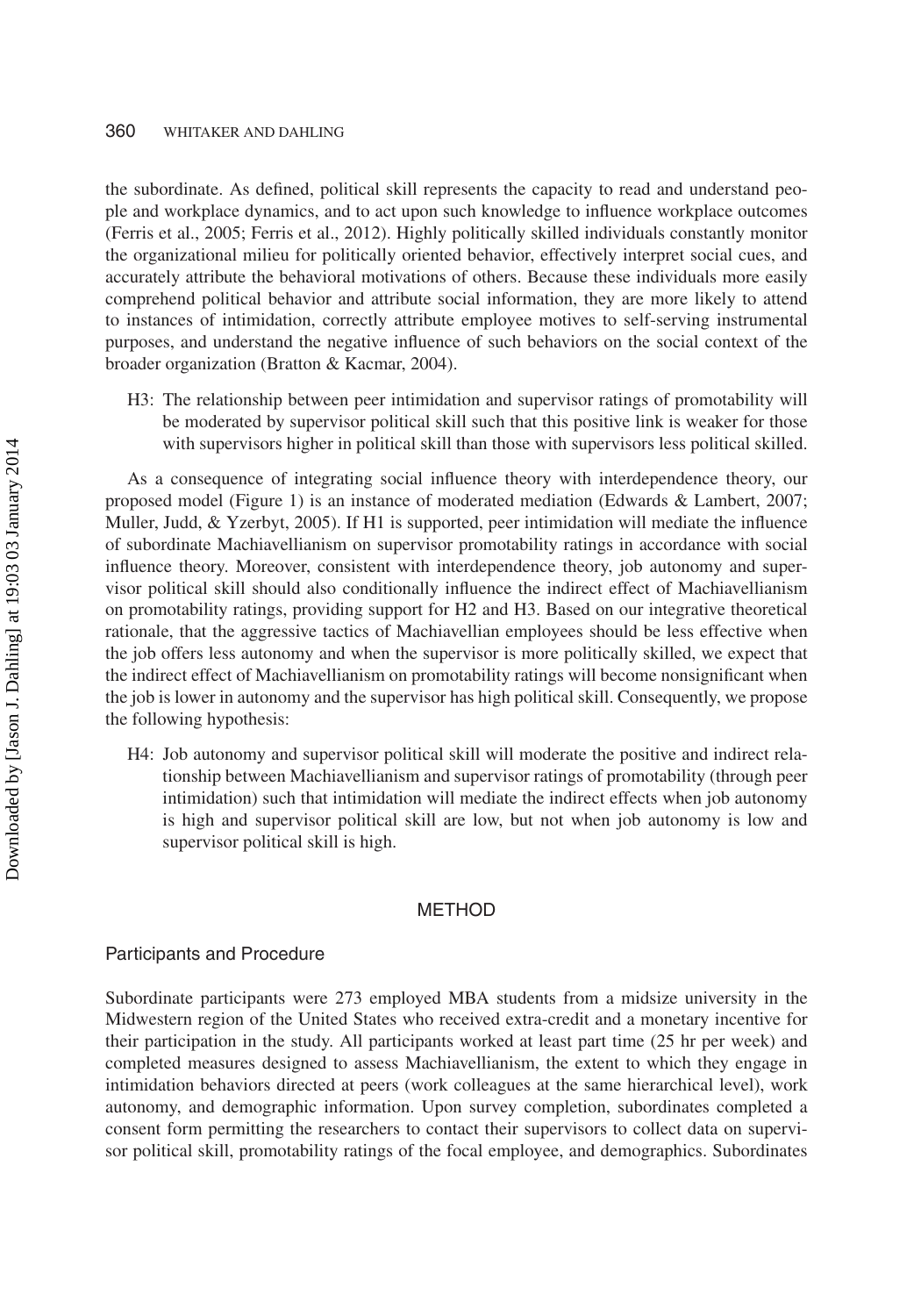whose supervisors did not complete surveys were excluded from further analysis. Supervisors responded to 204 surveys, yielding a response rate of 74.7%.

The average age of the subordinate (supervisor) participants was 31.5 (45.3) years old, with a mean tenure of approximately 33.8 (68.1) months, working an average of 34.4 (45.4) hours per week. The sample was 61.1% (42.7%) female and 88.9% (88.8%) Caucasian, 6.5% (8.5%) African American and 4.5% (2.7%) classified themselves as Asian American, Hispanic American, or Other.

## Measures

Unless otherwise noted, all study variables were assessed with a 5-point Likert-type response scale with anchors ranging from 1 (*strongly disagree*) to 5 (*strongly agree*).

#### *Machiavellianism*

Subordinate Machiavellianism was assessed with the 16-item Machiavellian Personality Scale (Dahling et al., 2009). In addition to demonstrating convergent, discriminant, and criterion-related validity, this scale demonstrates acceptable levels of reliability ( $\alpha = .79$ ). A sample item from the Machiavellian Personality Scale reads, "I am willing to be unethical if I believe it will help me succeed."

#### *Intimidation*

Subordinate reports of intimidation were measured using the five-item intimidation subscale  $(\alpha = .84)$  of Bolino and Turnley's (1999) Impression Management Tactics scale. A sample item reads, "Use intimidation to get colleagues to behave appropriately." Responses were on a scale ranging from 1 (*never behave this way*) to 5 (*often behave this way*).

#### *Job Autonomy*

Job autonomy was assessed with Spreitzer's (1995) three-item Autonomy subscale ( $\alpha$  = .92) from the Spreitzer Empowerment Questionnaire. A sample item reads, "I have considerable opportunity for independence and freedom in how I do my job."

## *Supervisor Political Skill*

The 18-item Political Skill Inventory ( $\alpha = .91$ ) was used to assess self-reported supervisor political skill (Ferris et al., 2005). A sample item from the Political Skill Inventory reads, "I am particularly good at sensing the motivations and hidden agendas of others."

## *Promotability Ratings*

Supervisors rated their target subordinates' promotability with Harris, Kacmar, and Carlson's (2006) seven-item measure ( $\alpha = .90$ ). A sample item reads, "If I had to select a successor for my position, it would be this employee."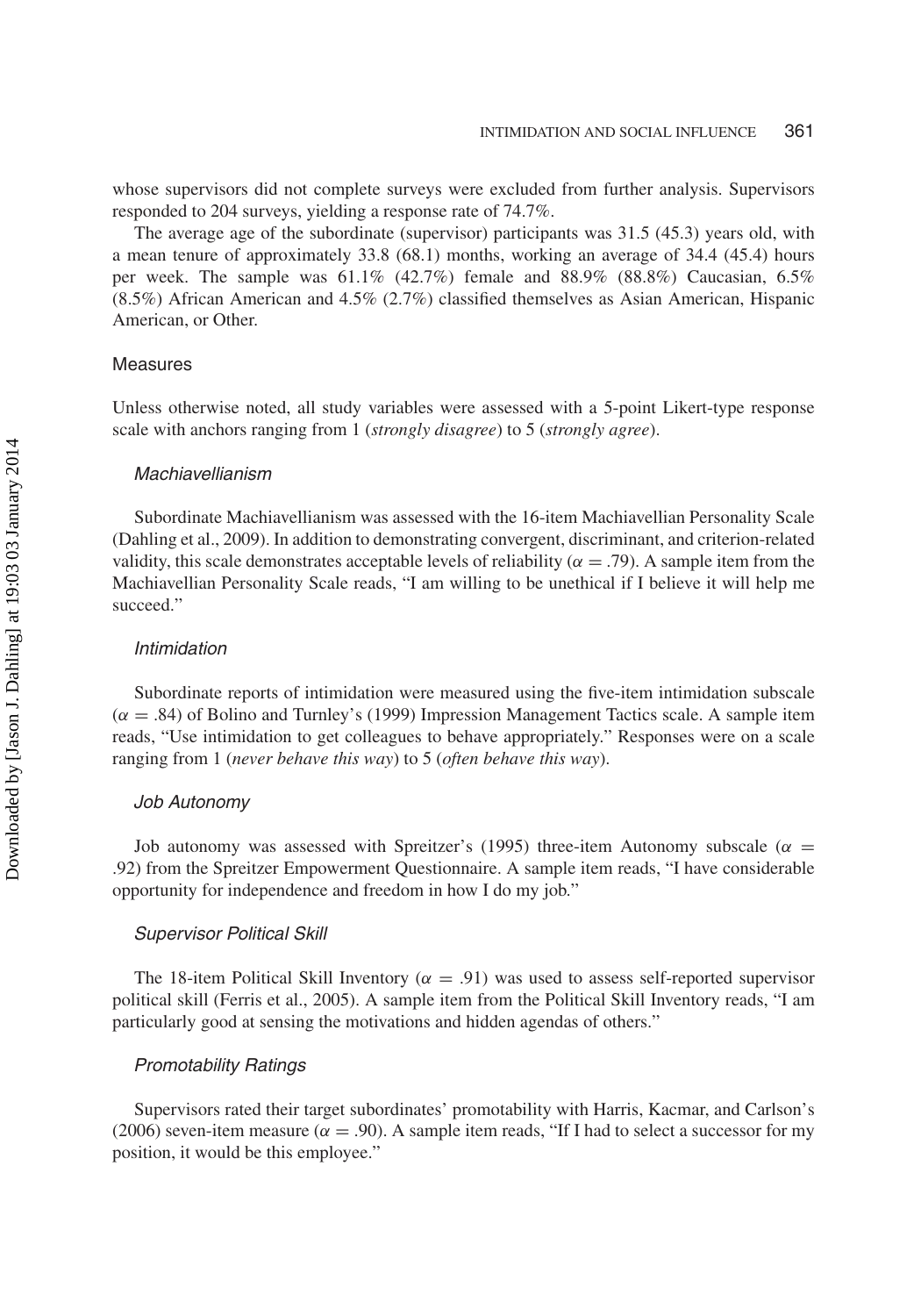Age, gender, and tenure have been used as covariates in a number of studies measuring impression management and influence tactics (Morrison, 1994; Suliman, 2007) and are believed to be important demographic variables that affect influence processes and effectiveness (Ferris et al., 2002). As such, supervisor and subordinate age, supervisor and subordinate gender, and supervisor and subordinate tenure are used as controls in the moderated mediation analyses of this research.

## RESULTS

## Confirmatory Factor Analyses of Existing Scales

All measures used in the current study were from established, well-validated scales. However, prior to assessing the model, confirmatory factor analyses (CFA) were conducted on the items of each of the scales to ensure expected factor structure and factor form in the current sample. The CFAs were performed in Mplus v 4.21 (Muthén & Muthén, 2007) using maximum likelihood estimation. For CFA model assessment, we followed the recommendations of Bandalos and Finney (2001) and Hall, Snell, and Foust (1999) by creating parcels to serve as indicators in the CFA analysis. Four parcels were formed for Machiavellianism—one each for amorality, desire for status, desire for control, and distrust of others. Four parcels were formed for supervisor political skill—one each representing networking ability, interpersonal influence, social astuteness, and apparent sincerity (Ferris et al., 2005). Two parcels each were rationally formed for intimidation and promotability ratings, based on secondary factor item loadings (Hall et al., 1999). Last, we let the three items pertaining to job autonomy serve as indicators of its respective construct rather than form parcels from these items. CFA indicated that all items and parcels positively and significantly loaded on their intended factor and demonstrated a high degree of simple structure, acceptable reliabilities, and adequate fit indices,  $\chi^2(80) = 211.87$ ,  $p < .001$ ; CFI = 0.93, RMSEA  $= 0.08$ , SRMR  $= 0.07$ . We compared our obtained fit indices against alternative models to ensure the relative viability of our a priori model (Lance & Vandenberg, 2002). Specifically, we tested two competing models against our model—a common factor model, in which all parcels loaded on a single latent construct and a three-factor model wherein Machiavellianism and intimidation served as one factor, political skill and promotability ratings constituting a second factor, and a third factor reflecting job autonomy. Results indicate that the five-factor model displayed significantly better fit to the data than either the common factor,  $\Delta \chi^2(10) = 556.67$ , *p* < .01, or three-factor models,  $\Delta \chi^2(7) = 82.11, p < .01$ .

#### Moderated Mediation Model Testing

Table 1 presents bivariate correlations, means, standards deviations, and alpha reliabilities for all study variables. As indicated in Table 1, the bivariate relationship between Machiavellianism and intimidation was positive and significant  $(r = .33, p < .01)$  as was the link between intimidation and supervisor ratings of promotability ( $r = .43$ ,  $p < .01$ ).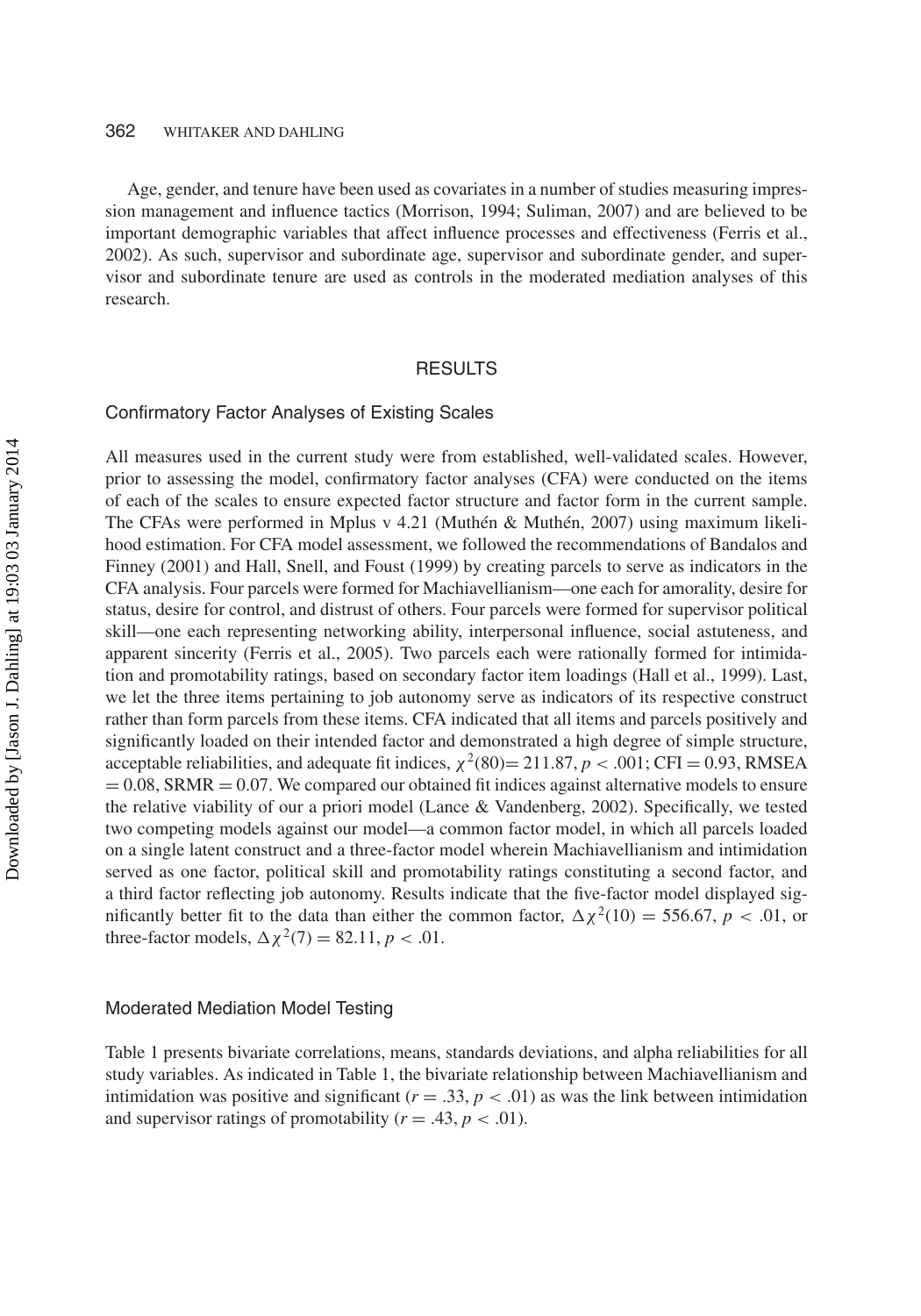| <b>Study Variables</b>                                                                                  | S <sub>D</sub> |                                                                                                                                                                                                                                                                                                                                                                                                                                                                                                                                                                                                                  | $\sim$                                                                                                                                                                             | $\mathfrak{z}$                                                                                                                                                                                                                                                                                                                                                                      | $\overline{\mathcal{A}}$ | $\overline{z}$                                                                                                                                                                                                                                                                                                                                       | $\circ$                                                                                                                                                                                                                                    | $^{\circ}$                    | $\circ$                         | $\overline{\mathcal{L}}$              |  |
|---------------------------------------------------------------------------------------------------------|----------------|------------------------------------------------------------------------------------------------------------------------------------------------------------------------------------------------------------------------------------------------------------------------------------------------------------------------------------------------------------------------------------------------------------------------------------------------------------------------------------------------------------------------------------------------------------------------------------------------------------------|------------------------------------------------------------------------------------------------------------------------------------------------------------------------------------|-------------------------------------------------------------------------------------------------------------------------------------------------------------------------------------------------------------------------------------------------------------------------------------------------------------------------------------------------------------------------------------|--------------------------|------------------------------------------------------------------------------------------------------------------------------------------------------------------------------------------------------------------------------------------------------------------------------------------------------------------------------------------------------|--------------------------------------------------------------------------------------------------------------------------------------------------------------------------------------------------------------------------------------------|-------------------------------|---------------------------------|---------------------------------------|--|
| I. Machiavellianism                                                                                     |                |                                                                                                                                                                                                                                                                                                                                                                                                                                                                                                                                                                                                                  |                                                                                                                                                                                    |                                                                                                                                                                                                                                                                                                                                                                                     |                          |                                                                                                                                                                                                                                                                                                                                                      |                                                                                                                                                                                                                                            |                               |                                 |                                       |  |
| 2. Intimidation                                                                                         |                |                                                                                                                                                                                                                                                                                                                                                                                                                                                                                                                                                                                                                  |                                                                                                                                                                                    |                                                                                                                                                                                                                                                                                                                                                                                     |                          |                                                                                                                                                                                                                                                                                                                                                      |                                                                                                                                                                                                                                            |                               |                                 |                                       |  |
| 3. Job autonomy                                                                                         |                | $\begin{array}{c} \left( \overline{2}, \overline{3}, \overline{4} \right) \overset{\ast}{\leftrightarrow} \left( \overline{3}, \overline{4} \right) \overset{\ast}{\leftrightarrow} \left( \overline{3}, \overline{4} \right) \overset{\ast}{\leftrightarrow} \left( \overline{3}, \overline{4} \right) \overset{\ast}{\leftrightarrow} \left( \overline{3}, \overline{4} \right) \overset{\ast}{\leftrightarrow} \left( \overline{3}, \overline{4} \right) \overset{\ast}{\leftrightarrow} \left( \overline{3}, \overline{4} \right) \overset{\ast}{\leftrightarrow} \left( \overline{3}, \overline{4} \right)$ | $(3, 8)$<br>$-0.5$<br>$-0.5$<br>$-0.5$<br>$-0.5$<br>$-0.5$<br>$-0.5$<br>$-0.5$<br>$-0.5$<br>$-0.5$<br>$-0.5$<br>$-0.5$<br>$-0.5$<br>$-0.5$<br>$-0.5$<br>$-0.5$<br>$-0.5$<br>$-0.5$ |                                                                                                                                                                                                                                                                                                                                                                                     |                          |                                                                                                                                                                                                                                                                                                                                                      |                                                                                                                                                                                                                                            |                               |                                 |                                       |  |
| 4. Supervisor political skill                                                                           |                |                                                                                                                                                                                                                                                                                                                                                                                                                                                                                                                                                                                                                  |                                                                                                                                                                                    |                                                                                                                                                                                                                                                                                                                                                                                     |                          |                                                                                                                                                                                                                                                                                                                                                      |                                                                                                                                                                                                                                            |                               |                                 |                                       |  |
| 5. Promotability ratings                                                                                |                |                                                                                                                                                                                                                                                                                                                                                                                                                                                                                                                                                                                                                  |                                                                                                                                                                                    | $\overset{\circ}{\mathcal{O}}$ $\overset{\circ}{\mathcal{O}}$ $\overset{\circ}{\mathcal{O}}$ $\overset{\circ}{\mathcal{O}}$ $\overset{\circ}{\mathcal{O}}$ $\overset{\circ}{\mathcal{O}}$ $\overset{\circ}{\mathcal{O}}$ $\overset{\circ}{\mathcal{O}}$ $\overset{\circ}{\mathcal{O}}$ $\overset{\circ}{\mathcal{O}}$ $\overset{\circ}{\mathcal{O}}$ $\overset{\circ}{\mathcal{O}}$ | (30, 50, 50)             |                                                                                                                                                                                                                                                                                                                                                      |                                                                                                                                                                                                                                            |                               |                                 |                                       |  |
| 6. Subordinate age                                                                                      |                |                                                                                                                                                                                                                                                                                                                                                                                                                                                                                                                                                                                                                  |                                                                                                                                                                                    |                                                                                                                                                                                                                                                                                                                                                                                     |                          | $\frac{1}{2}$<br>$\frac{1}{2}$<br>$\frac{1}{2}$<br>$\frac{1}{2}$<br>$\frac{1}{2}$<br>$\frac{1}{2}$<br>$\frac{1}{2}$<br>$\frac{1}{2}$<br>$\frac{1}{2}$<br>$\frac{1}{2}$<br>$\frac{1}{2}$<br>$\frac{1}{2}$<br>$\frac{1}{2}$<br>$\frac{1}{2}$<br>$\frac{1}{2}$<br>$\frac{1}{2}$<br>$\frac{1}{2}$<br>$\frac{1}{2}$<br>$\frac{1}{2}$<br>$\frac{1}{2}$<br> |                                                                                                                                                                                                                                            |                               |                                 |                                       |  |
| 7. Subordinate gender                                                                                   |                |                                                                                                                                                                                                                                                                                                                                                                                                                                                                                                                                                                                                                  |                                                                                                                                                                                    |                                                                                                                                                                                                                                                                                                                                                                                     |                          |                                                                                                                                                                                                                                                                                                                                                      |                                                                                                                                                                                                                                            |                               |                                 |                                       |  |
| 8. Subordinate tenure                                                                                   |                |                                                                                                                                                                                                                                                                                                                                                                                                                                                                                                                                                                                                                  |                                                                                                                                                                                    |                                                                                                                                                                                                                                                                                                                                                                                     |                          |                                                                                                                                                                                                                                                                                                                                                      | $\frac{3}{3}$<br>$\frac{3}{2}$<br>$\frac{3}{2}$<br>$\frac{3}{2}$<br>$\frac{3}{2}$<br>$\frac{3}{2}$<br>$\frac{3}{2}$<br>$\frac{3}{2}$<br>$\frac{3}{2}$<br>$\frac{3}{2}$<br>$\frac{3}{2}$<br>$\frac{3}{2}$<br>$\frac{3}{2}$<br>$\frac{3}{2}$ |                               |                                 |                                       |  |
| 9. Supervisor age                                                                                       |                |                                                                                                                                                                                                                                                                                                                                                                                                                                                                                                                                                                                                                  |                                                                                                                                                                                    |                                                                                                                                                                                                                                                                                                                                                                                     |                          |                                                                                                                                                                                                                                                                                                                                                      |                                                                                                                                                                                                                                            | $-30**$<br>$-19**$<br>$-33**$ |                                 |                                       |  |
| 10. Supervisor gender                                                                                   |                |                                                                                                                                                                                                                                                                                                                                                                                                                                                                                                                                                                                                                  |                                                                                                                                                                                    |                                                                                                                                                                                                                                                                                                                                                                                     |                          |                                                                                                                                                                                                                                                                                                                                                      |                                                                                                                                                                                                                                            |                               | $\frac{1}{2}$<br>$\frac{3}{47}$ | $\begin{array}{c} \hline \end{array}$ |  |
| 11. Supervisor tenure                                                                                   |                |                                                                                                                                                                                                                                                                                                                                                                                                                                                                                                                                                                                                                  |                                                                                                                                                                                    |                                                                                                                                                                                                                                                                                                                                                                                     |                          |                                                                                                                                                                                                                                                                                                                                                      |                                                                                                                                                                                                                                            |                               |                                 | $\beta$                               |  |
| Note. Reliabilities reported in parentheses. Tenure reported in months.<br>$p < 0.05$ , ** $p < 0.01$ . |                |                                                                                                                                                                                                                                                                                                                                                                                                                                                                                                                                                                                                                  |                                                                                                                                                                                    |                                                                                                                                                                                                                                                                                                                                                                                     |                          |                                                                                                                                                                                                                                                                                                                                                      |                                                                                                                                                                                                                                            |                               |                                 |                                       |  |

TABLE 1<br>Means, Standard Deviations, and Correlations of All Variables Means, Standard Deviations, and Correlations of All Variables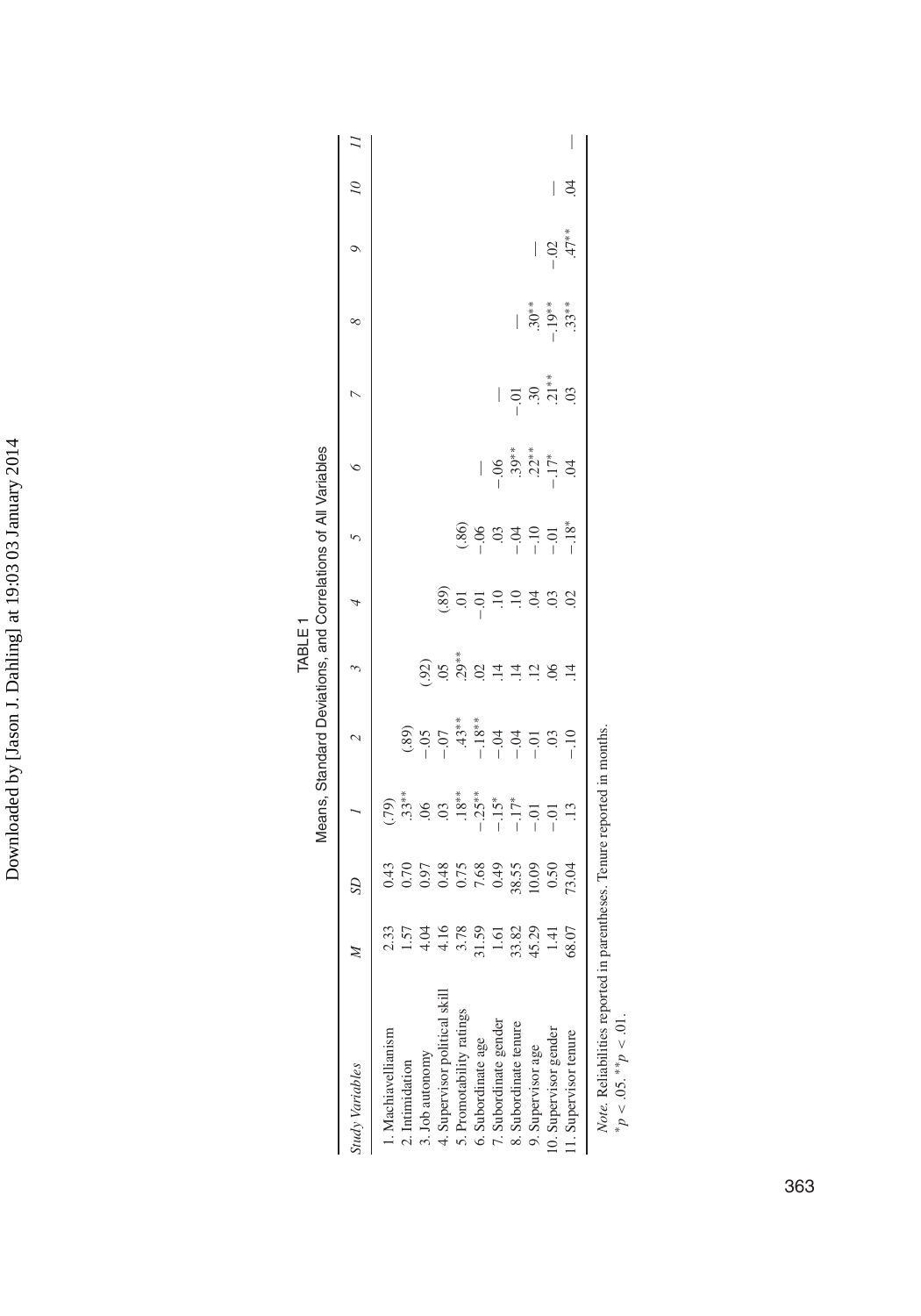Prior to focal analyses, all continuous variables were mean-centered (Aiken & West, 1991). Table 2 presents the results for the mediating effect of intimidation on the Machiavellianism– promotability link (H1). We tested the indirect effect of intimidation on the Machiavellianism– promotability relationship using Preacher and Hayes (2008) SPSS macro that incorporates the Sobel test and bootstrapped confidence intervals in the estimation of indirect effects. Machiavellianism was positively related to intimidation behaviors, as indicated by the significant unstandardized regression coefficient  $(B = .73, t = 5.20, p < .01)$ . Furthermore, intimidation was positively associated with supervisor ratings of promotability, controlling for Machiavellianism  $(B = .33, t = 6.37, p < .01)$ . Last, intimidation was found to meditate the positive relationship between Machiavellianism and supervisor ratings of promotability (.24), supporting H1. The Sobel two-tailed test of significance, which assumes a normal distribution, demonstrated that the mediating effect was significant ( $z = 4.01$ ,  $p < .01$ ). Moreover, the bootstrap results corroborated the Sobel test as the bootstrapped 95% confidence interval around the indirect effect did not contain zero (.13, .38; Table 2).

Table 3 presents the results for our moderator hypotheses (H2). H2 postulated that the relationship between Machiavellianism and intimidation would be moderated by job autonomy such that this positive link is stronger for those with more autonomy. As shown in Table 3, results indicate the interactive term for Machiavellianism and intimidation was significant ( $B = .55$ ,  $t =$ 2.30,  $p < .05$ ). Using procedures outlined by Aiken and West (1991), the observed interaction was plotted at 1 standard deviation above and below the mean of Machiavellianism to examine the form of the moderated relationship. Figure 2 illustrates that, as expected, there is a stronger positive slope describing the relationship between Machiavellianism and intimidation for those with more autonomy. The slope of the regression line for those with lower levels of autonomy was not significantly different from zero,  $t(3, 202) = 1.22$ , *ns*. Conversely, simple slopes were significantly different from zero for those with more autonomy,  $t(3, 203) = 3.21$ ,  $p < .01$ .

H3 stated that the relationship between intimidation and supervisor ratings of promotability would be moderated by supervisor political skill such that this positive link is weaker for those with supervisors higher in political skill. As shown in Table 3, this interaction was significant  $(B = -.15, t = -.3.67, p < .01)$ . Plotting the interaction (Figure 3) indicates that, as expected, the positive link between intimidation and promotability is weaker for subordinates who have supervisors higher in political skill. Simple slopes analysis demonstrated that the slope of the regression line for those with higher levels of political skill did not differ from zero,  $t(3, 202) =$ 1.09, *ns*. However, for those with lower levels of political skill, the simple slope was significantly different from zero,  $t(3, 201) = 3.85$ ,  $p < .01$ .

Although the results support the hypothesized moderating effects of job autonomy and supervisor political skill, they do not directly assess the moderated mediation model illustrated in Figure 1 (H4). As such, we examined the indirect effect of Machiavellianism on promotability ratings through intimidation at three levels of both moderators—the mean, 1 standard deviation above the mean, and 1 standard deviation below the mean.

To test this model, we employed an SPSS application provided by Preacher, Rucker, and Hayes (2007) that integrates moderator and moderated mediation hypotheses, implements the recommended bootstrapping procedures for calculating indirect effects, and provides an analytical method for probing the significance of conditional indirect effects at different values of the moderator variables. As shown in Table 4 and confirmed by bootstrap confidence intervals, the indirect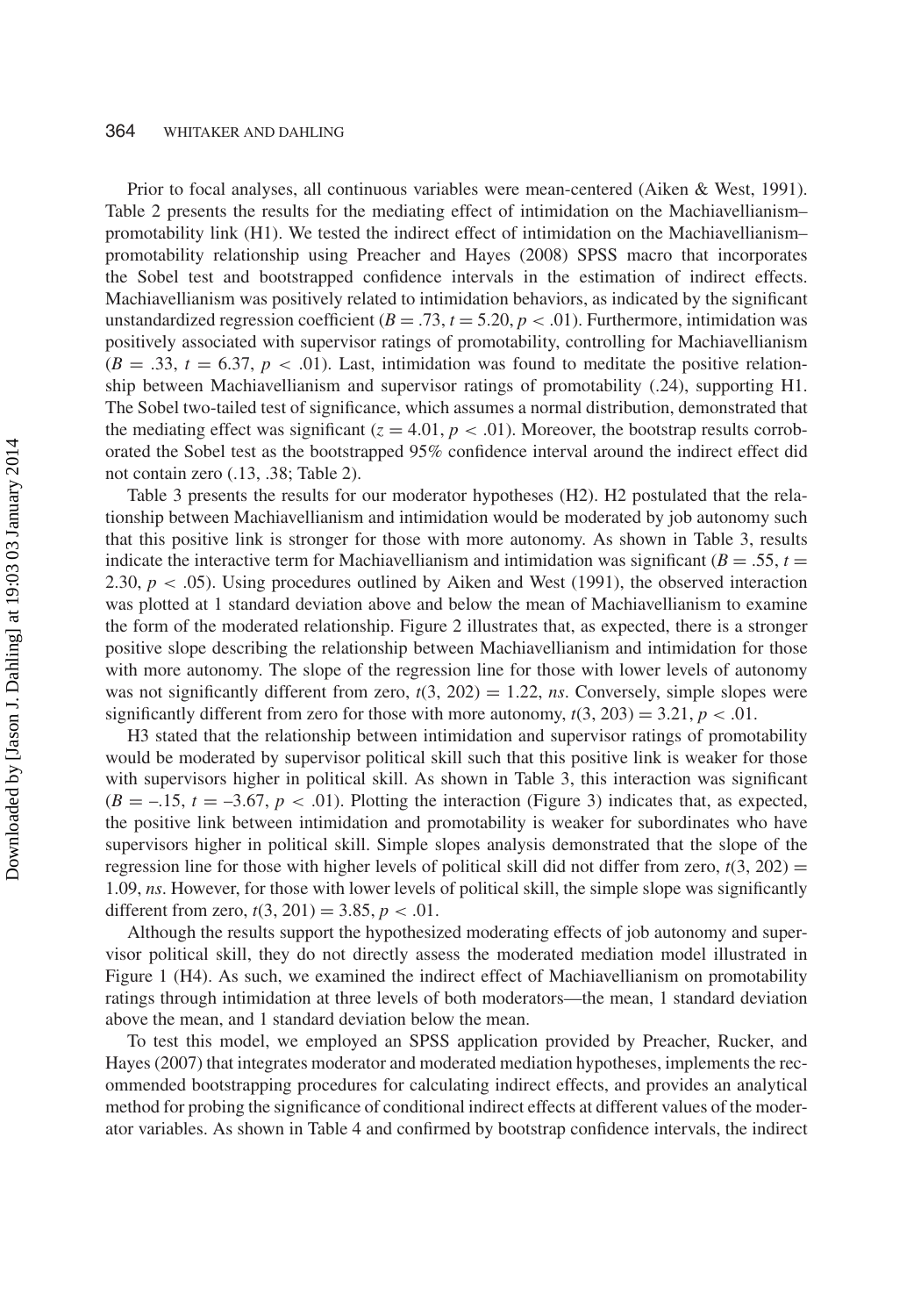| ہ<br>بہ<br>֚֕<br>Ì<br>Ï<br>;<br>1<br>١<br>¢<br>ו<br>י<br>l<br>I<br>١ |
|----------------------------------------------------------------------|
|                                                                      |
|                                                                      |
|                                                                      |
|                                                                      |
|                                                                      |
|                                                                      |
|                                                                      |
|                                                                      |
| ļ                                                                    |

|                                                                                                                                                                        |            |                          | Regression Results for Simple Mediation (H1) |                |              |                      |
|------------------------------------------------------------------------------------------------------------------------------------------------------------------------|------------|--------------------------|----------------------------------------------|----------------|--------------|----------------------|
| Variables                                                                                                                                                              |            |                          | ≏                                            | SE             |              |                      |
| Promotability Ratings regressed on Machiavellianism<br>Intimidation regressed on Machiavellianism                                                                      |            |                          | .73                                          | $\vec{=}$      | 2.75<br>5.20 | $\overline{0}$       |
| Promotability Ratings regressed on Machiavellianism, controlling for Intimidation<br>Promotability Ratings regressed on Intimidation, controlling for Machiavellianism |            |                          | $\overline{08}$<br>33                        | $\overline{5}$ | 6.37         | 48<br>$\overline{0}$ |
|                                                                                                                                                                        | Value      | SE <sub></sub>           | LL 95% CI                                    | UL 95% CI      |              | ⊵                    |
| Indirect effect and significance using normal distribution<br>Sobel                                                                                                    | $\ddot{5}$ | $\widetilde{\mathrm{6}}$ | $\overline{12}$                              | 35             | 4.01         | $\Xi$                |
|                                                                                                                                                                        |            |                          | $\geq$                                       | SE             | LL 95% CI    | UL 95% CI            |
| Bootstrap results for indirect effect<br>Effect                                                                                                                        |            |                          | $\ddot{c}$                                   | $\overline{0}$ | $\ddot{13}$  | 38.                  |
| Note. Unstandardized regression coefficients reported. Bootstrap sample size 5000. LL = lower limit; CI = confidence interval; UL = upper limit                        |            |                          |                                              |                |              |                      |

| <br> <br> <br>.<br>.<br>.<br>. | J<br>$\circ$<br>ļ | J<br>$\frac{1}{\sqrt{2}}$ |
|--------------------------------|-------------------|---------------------------|
|                                | TARIE             |                           |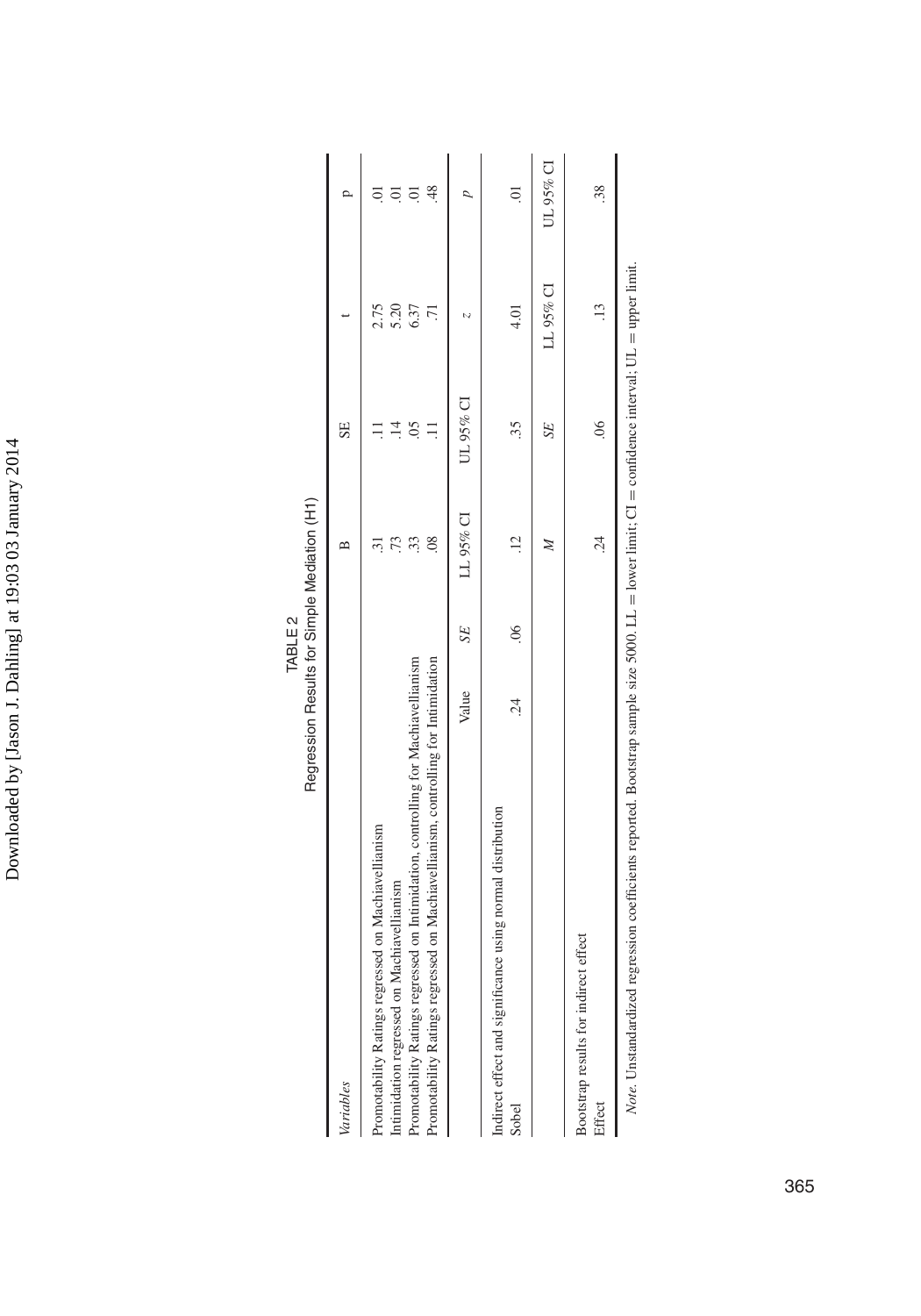| Predictor                                        | B      | <b>SE</b> | t       | p    |
|--------------------------------------------------|--------|-----------|---------|------|
| $DV$ – Intimidation                              |        |           |         |      |
| Constant                                         | .07    | .06       | 1.10    | .27  |
| Machiavellianism                                 | .77    | .16       | 4.81    | .00. |
| Autonomy                                         | $-.01$ | .09       | $-.13$  | .89  |
| Machiavellianism $\times$ Autonomy               | .55    | .24       | 2.30    | .02  |
| Supervisor gender                                | .04    | .14       | .31     | .76  |
| Supervisor age                                   | .01    | .01       | .05     | .95  |
| Supervisor tenure                                | $-.01$ | .01       | $-2.41$ | .02  |
| Subordinate gender                               | .07    | .15       | .41     | .68  |
| Subordinate age                                  | $-.01$ | .01       | $-1.36$ | .17  |
| Subordinate tenure                               | .01    | .01       | 1.32    | .19  |
| DV – Promotability ratings                       |        |           |         |      |
| Constant                                         | .01    | .04       | .24     | .83  |
| Machiavellianism                                 | .06    | .11       | .50     | .61  |
| Autonomy                                         | .27    | .06       | 4.45    | .00  |
| Machiavellianism $\times$ Autonomy               | .28    | .16       | 1.79    | .08  |
| Intimidation                                     | .27    | .05       | 5.47    | .00  |
| Supervisor Political Skill                       | .04    | .06       | .80     | .42  |
| Intimidation $\times$ Supervisor Political Skill | $-.15$ | .04       | $-3.67$ | .00  |
| Supervisor gender                                | $-.08$ | .09       | $-.94$  | .34  |
| Supervisor age                                   | .01    | .05       | .27     | .78  |
| Supervisor tenure                                | $-.01$ | .01       | $-1.61$ | .11  |
| Subordinate gender                               | .13    | .09       | 1.45    | .15  |
| Subordinate age                                  | .01    | .01       | .46     | .65  |
| Subordinate tenure                               | $-.01$ | .01       | $-1.29$ | .20  |

TABLE 3 Regression Results for Moderator Effects (H2 and H3)

*Note.* Unstandardized regression coefficients reported. Bootstrap sample size 5000.



FIGURE 2 Interaction of Machiavellianism (Mach) and autonomy on peer intimidation (H2).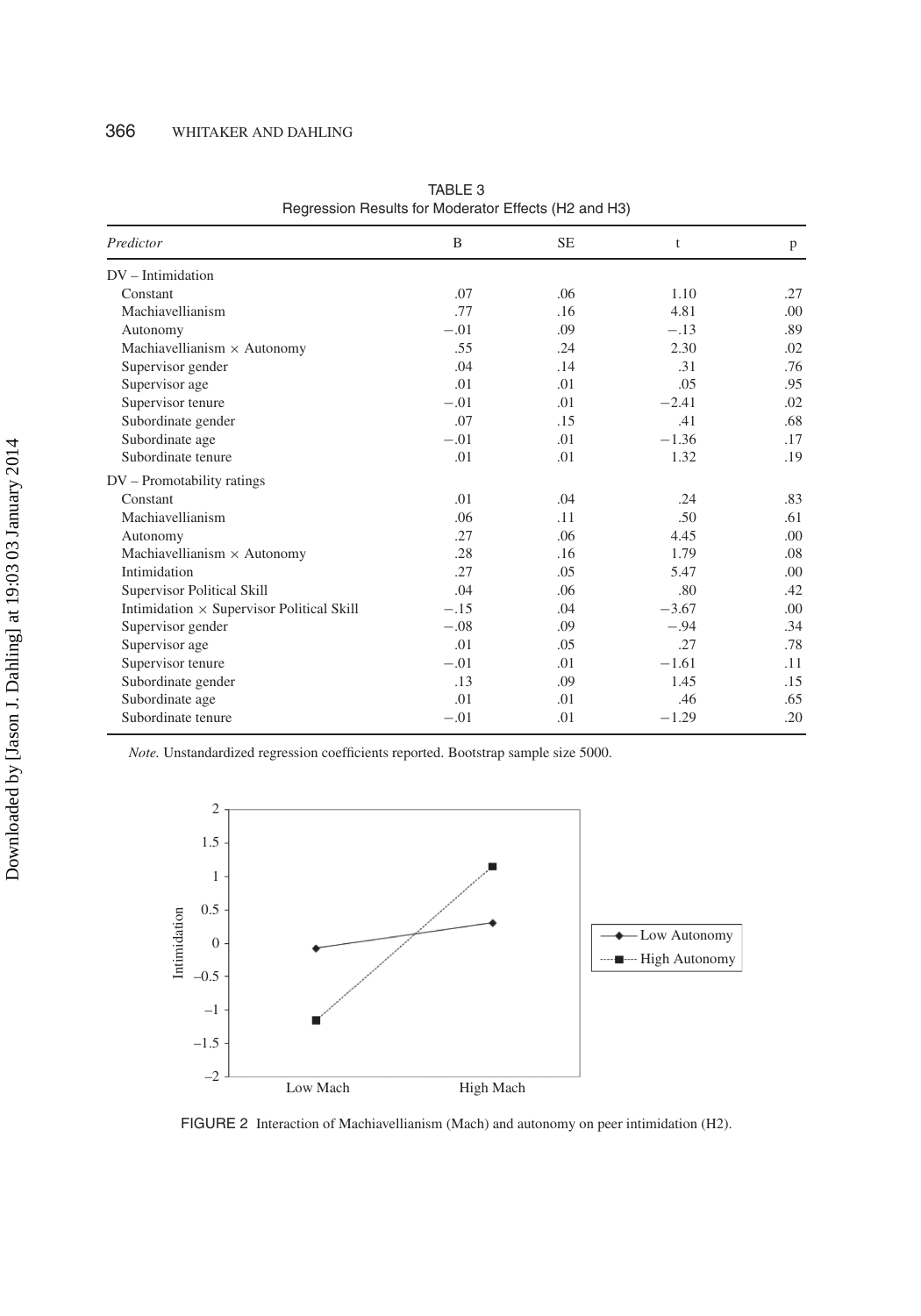

FIGURE 3 Interaction of peer intimidation and supervisor political (sup pol) skill on promotability ratings (H3).

| Autonomy         | Supervisor<br>Political Skill | <b>Boot Indirect</b><br>Effect | <b>Boot SE</b> | Boot z | <i>Boot</i> p |
|------------------|-------------------------------|--------------------------------|----------------|--------|---------------|
| $-1$ SD $(-.74)$ | $-1 SD (-.79)$                | .13                            | .09            | 1.40   | .16           |
| $-1$ SD $(-.74)$ | $M(-.01)$                     | .08                            | .06            | 1.36   | .17           |
| $-1$ SD $(-.74)$ | $+1 SD(.79)$                  | .04                            | .04            | 1.10   | .27           |
| M(.00)           | $-1$ SD $(-.79)$              | .28                            | .07            | 3.82   | .01           |
| M(.00)           | $M(-.01)$                     | .18                            | .05            | 3.40   | .01           |
| M(.00)           | $+1 SD(.79)$                  | .28                            | .07            | 3.27   | .01           |
| $+1 SD(.74)$     | $-1$ SD $(-.79)$              | .42                            | .11            | 3.74   | .01           |
| $+1$ SD (.74)    | $M(-.01)$                     | .28                            | .08            | 3.50   | .01           |
| $+1$ SD (.74)    | $+1 SD(.79)$                  | .14                            | .07            | 1.83   | .06           |

TABLE 4 Regression Results for Conditional Indirect Effects (H4)

*Note.* Unstandardized regression coefficients reported. Bootstrap sample size 5000.

effect of Machiavellianism on promotability ratings through intimidation was significantly different from zero at 1 standard deviation above the mean of job autonomy  $(+.74)$  and 1 standard deviation below the mean of supervisor political skill (–.79); however, this indirect effect was not significant at 1 standard deviation below the mean of autonomy and 1 standard deviation above the mean of supervisor political skill. As such, H4 was supported. Job autonomy and supervisor political skill moderated the positive and indirect relationship between Machiavellianism and supervisor ratings of promotability through intimidation when autonomy was high and supervisor political skill was low, but not when autonomy was low and supervisor political skill was high.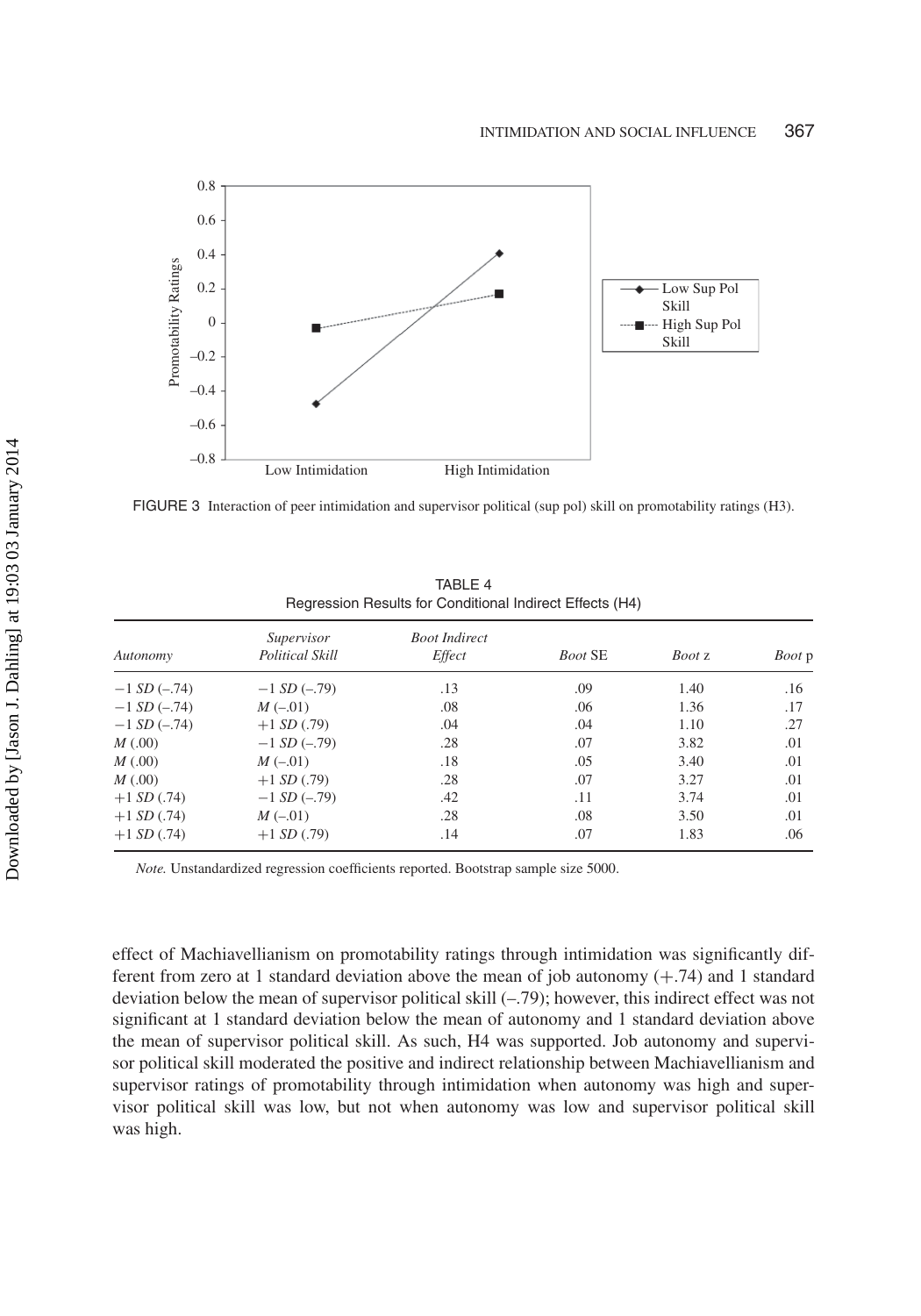## **DISCUSSION**

Intimidation is a hostile, differentiating form of impression management that can paradoxically result in positive perceptions of dominance and promotability. We tested a model of social influence that demonstrated when intimidation is likely to occur and to succeed as a social influence tactic. Our results show that Machiavellian employees do intimidate peers and that this tactic can contribute to favorable career outcomes, such as promotability, which aligns with social influence theory. However, our integration of interdependence theory in the form of autonomy and supervisor political skill demonstrates that job contexts and the characteristics of influence targets play critical roles in disrupting this process. Specifically, we found that (a) less autonomy restricts the expression of threatening intimidation directed at colleagues, and (b) politically skilled supervisors are better able to attend to, and interpret, such acts, and that coercive intimidation attempts are nonrewarded when evaluating the potential of their employees.

## Contributions to Theory and Research

These findings advance the literature on social influence and impression management in several respects. Specifically, our results illustrate that intimidation is a key mechanism underlying the Machiavellianism—promotability association, which is an important finding given the lack of research on intimidation in organizations. A second major contribution of this study is that we investigated the influence of job autonomy as an important contextual enabler of intimidation. Whereas most research has identified the generally positive benefits of on-the-job independence (e.g., Grant & Ashford, 2008; Morgeson & Campion, 2003), our results indicate that such latitude may allow some employees to put a personal agenda ahead of the interests of the larger social group and positive organizational functioning. Last, our study filled a void in the literature by incorporating the abilities of the supervisor into existing models of impression management. Most research on impression management has focused instead on the abilities of the subordinate (e.g., Treadway et al., 2007), whereas we have shown that supervisors vary in their ability to decipher influence attempts and that politically skilled supervisors are likely to discount peer intimidation tactics when forming perceptions of an actor's promotability. Our results underscore the importance of considering subordinate personality, contextual factors, and the role of the supervisor on intimidation directed at peers and promotability ratings. Likewise, studies examining the intermediate environmental mechanisms linking subordinate personality and impression management to individual outcomes should integrate social influence theory (Forgas & Williams, 2001; Levy et al., 1998) with the Interdependence perspective (Rusbult & Van Lange, 2003) in the interest of more fully specifying the complement of influences on important job-related criteria.

## Practical Implications

Our findings have several implications for research and practice. For example, our results indicate that organizations should develop strategies that limit the potential for forceful interpersonal pressure tactics. The most obvious mechanism to minimize the influence of employees who tend toward threatening behavior is to screen them out at the selection phase or during the succession process. Problematically, such inclinations may often coexist with positive social skills such as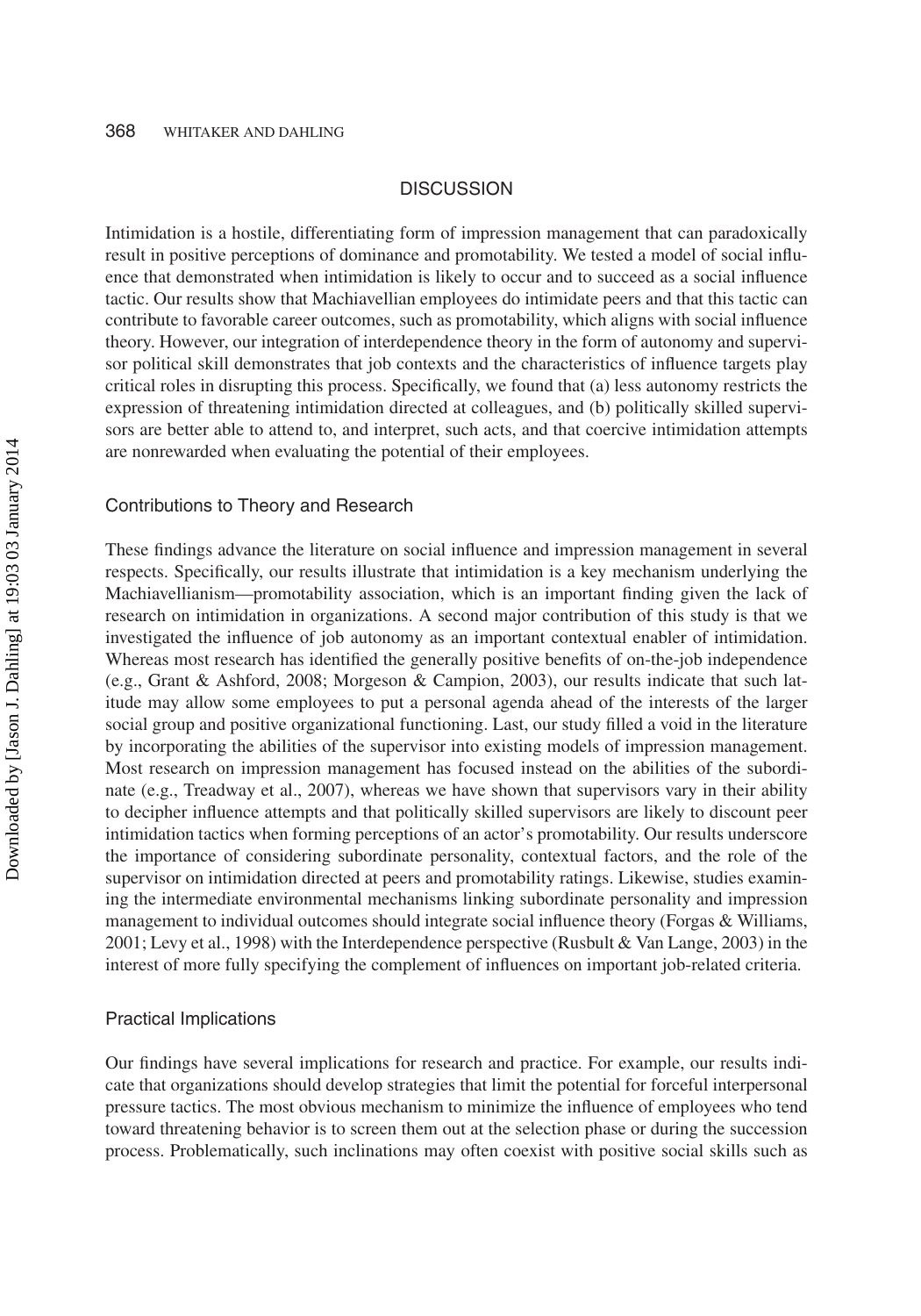self-confidence or stress tolerance (Hogan & Hogan, 2001; Hogan & Kaiser, 2005). As such, standardized personality assessments may not detect coercive tendencies. More detailed and extensive background checks may be required to uncover explicit acts of workplace intimidation.

In addition, organizational decision makers must be made aware that promotion decisions can be contaminated by impression management attempts, potentially disrupting the utility of an organization's promotion system. Because intimidation can influence human resource processes and decisions independent of substantive contribution, the criteria used to make important personnel decisions should be carefully scrutinized for specificity and applicability. Moreover, accountability for those making promotion decisions should be increased. If vague criteria of questionable relevance (e.g., a "hard-charging" personality) are used to assist in promotion decisions, an organization runs the risk of staffing its managerial and executive ranks with its most politically oriented individuals rather than its most competent employees.

Our results also indicate that organizations would do well to assist in the development of supervisor political skill. Researchers studying applications of political skill argue that effective supervisors exercise social perceptiveness when dealing with interpersonal interactions in the workplace (Ferris, Perrewé, Anthony, & Gilmore, 2000). In other words, good managers need to be able to discriminate between political and nonpolitical behavior and know how to monitor behavior depending on the demands of a specific context. As advocated by organizational politics scholars, the development of political skill may be accomplished through organizational training efforts that focus on both content and process issues (Ferris et al., 2000).

## Limitations and Future Research Directions

Although our findings have important implications for understanding social influence via intimidation in organizations, there are several limitations of our results that should be noted. First, our data are cross-sectional, and the effects of negative IM behaviors likely accrue over a long time span. Further, actual promotion decisions are relatively rare, which led us to focus on promotability ratings instead in this study. Our results would be strengthened by taking into account the effects of negative IM tactics on promotability ratings over time and by measuring actual promotion decisions in future research. Our focus on MBA students also likely resulted in higher mean promotability ratings than might be observed in other samples of participants with fewer accomplishments, although we expect that our findings would fully generalize to other samples.

Based on our findings and limitations, we see several other important directions for future research. First, future research should focus on more specific, dimension-level relationships between Machiavellianism, political skill, and impression management tactics (e.g., other dimensions, such as supplication) as these relationships are understudied and likely explain other important work outcomes. Second, more research is needed on intimidation in particular to identify different predictors of this behavior and its consequences when directed at targets other than peers, such as subordinates or even supervisors (e.g., Gallagher, Harris, & Valle, 2008). Third, although we examined the autonomy experienced by the Machiavellian intimidator in this study, our results may also be dependent on the level of autonomy experienced by their peers. Peers with high autonomy, or who are able to work independently from the focal Machiavellian, may be able to avoid social interactions that create opportunities for intimidation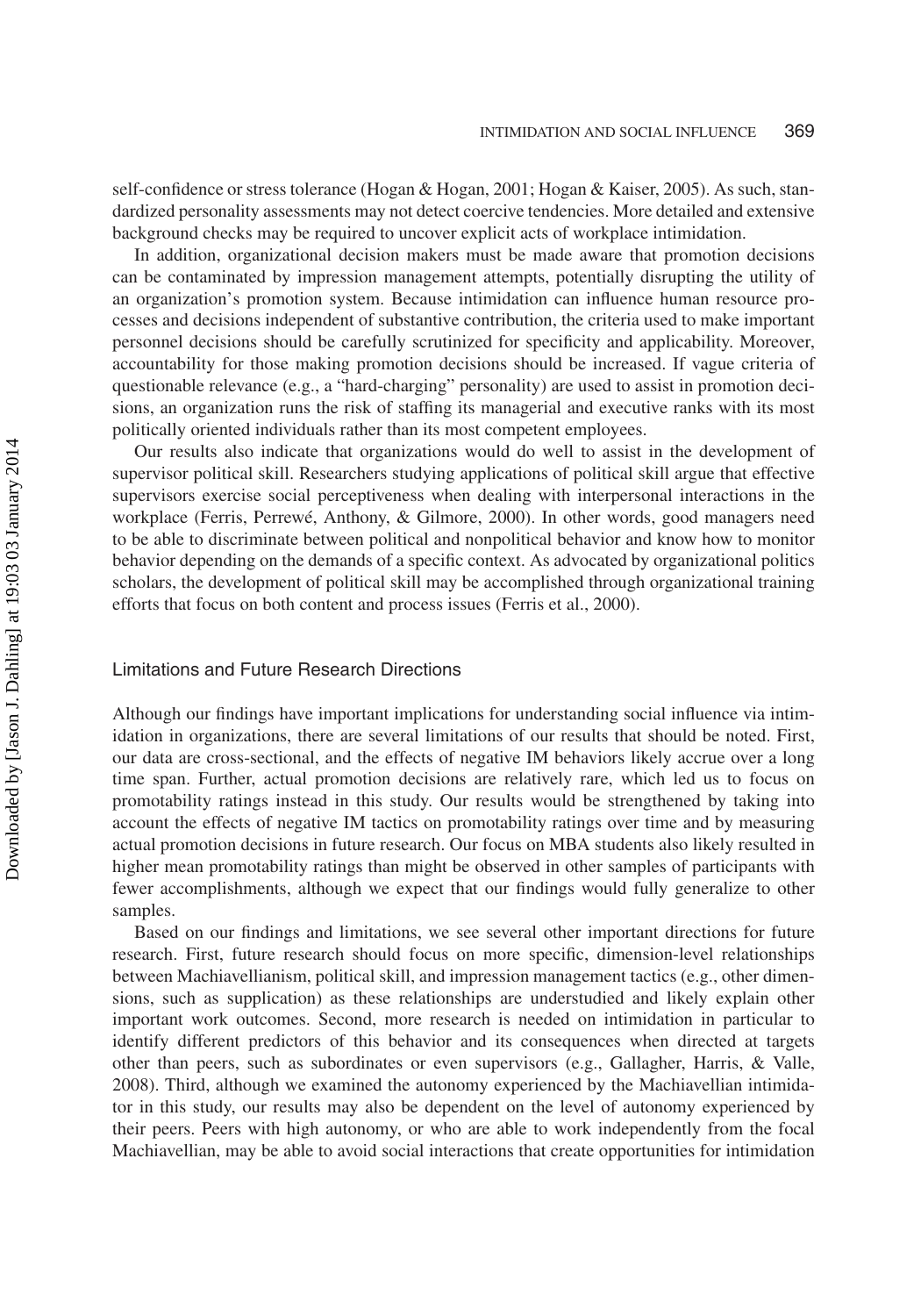to occur. Future research could test this possibility as another relevant situational affordance, consistent with interdependence theory (Van Lange & Rusbult, 2012). Last, this study relied on subordinate self-reports of peer intimidation to assess the moderating influence of supervisor political skill on the intimidation–promotability association. However, to more directly assess whether highly politically skilled supervisors indeed discount aggressive political behavior when making promotability decisions, supervisor ratings of peer intimidation may be more appropriate. As such, future research should incorporate peer intimidation ratings collected from supervisors to more accurately assess these links and ensure generalizability of our findings.

## Conclusion

The present study responds to a relative dearth in the impression management research literature, namely, a lack of empirical guidance with regard to who engages in peer intimidation, which workplace characteristics exacerbate the frequency of their expression, and how the differential ability to detect motives influences supervisors' promotability ratings of subordinates who engage in peer-directed aggression. These results should be helpful to both researchers and practitioners alike; however, future research should extend the current research by investigating other important antecedents and consequences of workplace intimidation.

## ACKNOWLEDGMENTS

We thank Gerald Ferris and Alison O'Malley for their constructive advice and help in preparing this manuscript.

## **REFERENCES**

- Aiken, L. S., & West, S. G. (1991). *Multiple regression: Testing and interpreting interactions*. Newbury Park, CA: Sage. Allen, T. D., & Rush, M. C. (1998). The effects of organizational citizenship behavior on performance judgments: A field study and a laboratory experiment. *Journal of Applied Psychology*, *83*, 247–260
- Bandalos, D. L., & Finney, S. J. (2001). Item parceling issues in structural equation modeling. In G. A. Marcoulides & R. E. Schumacker (Eds.), *New developments and techniques in structural equation modeling* (pp. 269–296). Mahwah, NJ: Erlbaum.
- Baron, R. A. (2004). Workplace aggression and violence: Insights from basic research. In R. W. Griffin & A. M. O'Leary-Kelly (Eds.), *The dark side of organizational behavior* (pp. 23–61). San Francisco, CA: Jossey-Bass.
- Becker, J. A. H., & O'Hair, H. D. 2007. Machiavellians' motives in organizational citizenship behavior. *Journal of Applied Communication Research*, *35*, 246–267.
- Bolino, M. C. (1999). Citizenship and impression management: Good soldiers or good actors? *Academy of Management Review*, *24*, 82–98.
- Bolino, M. C., Kacmar, M. K., Turnley, W. H., & Gilstrap, B. J. (2008). A multi-level review of impression management motives and behaviors. *Journal of Management*, *34*, 1080–1109.
- Bolino, M. C., & Turnley, W. H. (1999). Measuring impression management in organizations: A scale development based on the Jones and Pittman taxonomy. *Organizational Research Methods*, *2*, 187–206.
- Bolino, M. C., & Turnley, W. H. (2003a). Counternormative impression management, likeability, and performance ratings: The use of intimidation in an organizational setting. *Journal of Organizational Behavior*, *24*, 237–250.
- Bolino, M. C., & Turnley, W. H. (2003b). More than one way to make an impression: Exploring profiles of impression management. *Journal of Management*, *29*, 141–161.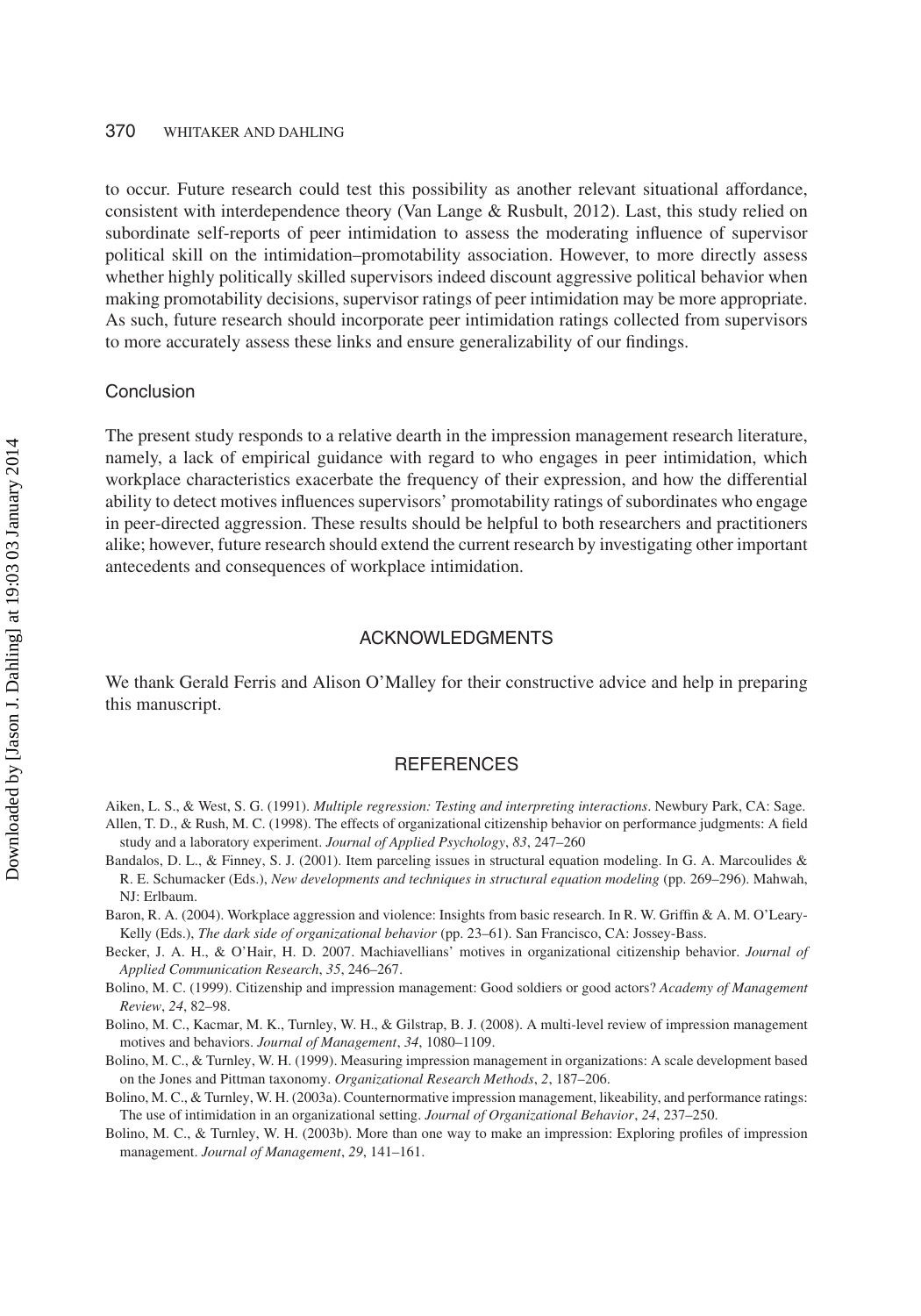Bratton, V. K., & Kacmar, K. M. (2004). Extreme careerism: The dark side of impression management. In R. W. Griffin & A. M. O'Leary-Kelly (Eds.), *The dark side of organizational behavior* (pp. 291–308). San Francisco, CA: Jossey-Bass. Christie, R., & Geis, F. (1970). *Studies in Machiavellianism*. New York, NY: Academic Press.

- Dahling, J. J., Kuyumcu, D., & Librizzi, E. H. (2012). Machiavellianism, unethical behavior, and well-being in organizational life. In R. A Giacalone & M. D. Promislo (Eds.), *Handbook of unethical work behavior: Implications for individual well-being* (pp. 183–194). Armonk, NY: Sharpe.
- Dahling, J. J., Whitaker, B. G., & Levy, P. E. (2009). The development and validation of a new Machiavellianism scale. *Journal of Management*, *35*, 219–257.
- Edwards, J. R., & Lambert, L. S. (2007). Methods for integrating moderation and mediation: A general analytical framework using moderated path analysis. *Psychological Methods*, *12*, 1–22.
- Falbe, C. M., & Yukl, G. (1992). Consequences for managers of using single influence tactics and combinations of tactics. *Academy of Management Journal*, *35*, 638–652.
- Feldman, D. C., & Weitz, B. A. (1991). From the invisible hand to the gladhand: Understanding a careerist orientation to work. *Human Resource Management*, *30*, 237–257.
- Ferris, G. R., Hochwarter, W. A., Douglas, C., Blass, F. R., Kolodinsky, R. W., & Treadway, D. C. (2002). Social influence processes in organizations and human resources systems. *Research in Personnel and Human Resources Management*, *21*, 65–127.
- Ferris, G. R., Perrewé, P. L., Anthony, W. P., & Gilmore, D. C. (2000). Political skill at work. *Organizational Dynamics*, *28*, 25–37.
- Ferris, G. R., Treadway, D. C., & Brouer, R. L., & Munyon, T. P. (2012). Political skill in the organizational sciences. In G. R. Ferris & D. C. Treadway (Eds.), *Politics in organizations: Theory and research considerations* (pp. 487–529). New York, NY: Routledge/Taylor and Francis.
- Ferris, G. R., Treadway, D. C., Brouer, R., Perrewe, P. L., Douglas, C., & Lux, S. (2007). Political skill in organizations. *Journal of Management*, *33*, 290–320.
- Ferris, G. R., Treadway, D., Kolodinsky, R., Hochwarter, W. A., Kacmar, C. J., Douglas, C., & Frink, D. (2005). Development and validation of the Political Skill Inventory. *Journal of Management*, *31*, 1–28.
- Ferris, G. R., Treadway, D. C., Perrewé, P. L., Brouer, R. L., Douglas, C., & Lux, S. (2007). Political skill in organizations. *Journal of Management*, *33*, 290–320.
- Forgas, J. P., & Williams, K. D. (2001). Social influence: Introduction and overview. In J. P. Forgas & K. D. Williams (Eds.), *Social influence: Direct and indirect processes* (pp. 3–24). New York, NY: Psychology Press.
- Fox, S., Spector, P. E., & Miles, D. (2001). Counterproductive work behavior (CWB) in response to job stressors and organizational justice: Some mediator and moderator tests for autonomy and emotions. *Journal of Vocational Behavior*, *59*, 291–309.
- Friedland, N. (1976). Social influence via threats. *Journal of Experimental Social Psychology*, *12*, 552–563.
- Gallagher, V. C., Harris, K. J., & Vallen, M. (2008). Understanding the use of intimidation as a response to job tension: Career implications for the global leader. *Career Development International*, *13*, 648–666.
- Gardner, W. L. (1992). Lessons in organizational dramaturgy: The art of impression management. *Organizational Dynamics*, *21*, 33–46.
- Gentry, W. A., Gilmore, D. C., Porter, M. L. S., & Leslie, J. B. (2012). Political skill as an indicator of promotability among multiple rater sources. *Journal of Organizational Behavior*, *33*, 89–104.
- Grant, A. M., & Ashford, S. J. (2008). The dynamics of proactivity at work. *Research in Organizational Behavior*, *28*, 3–34.
- Hackman, J., & Oldham, G. R. (1976). Motivation through the design of work: Test of a theory. *Organizational Behavior and Human Performance*, *16*, 250–279.
- Halbesleben, J., Bowler, W. M., Bolino, M. C., & Turnley, W. H. (2010). Organizational concern, prosocial values, or impression management? How supervisors attribute motives to organizational citizenship behavior. *Journal of Applied Social Psychology*, *40*, 1450–1489.
- Hall, R. J., Snell, A. F., & Foust, M. S. (1999). Item parceling strategies in SEM: Investigating the subtle effects of secondary constructs. *Organizational Research Methods*, *2*, 233–256.
- Harris, K. J., Kacmar, K. M., & Carlson, D. S. (2006). An examination of temporal variables and relationship quality on promotability ratings. *Group and Organization Management*, *31*, 677–699.
- Harris, K. J., Kacmar, K. M., Zivnuska, S., & Shaw, J. D. (2007). The impact of political skill on impression management effectiveness. *Journal of Applied Psychology*, *92*, 278–285.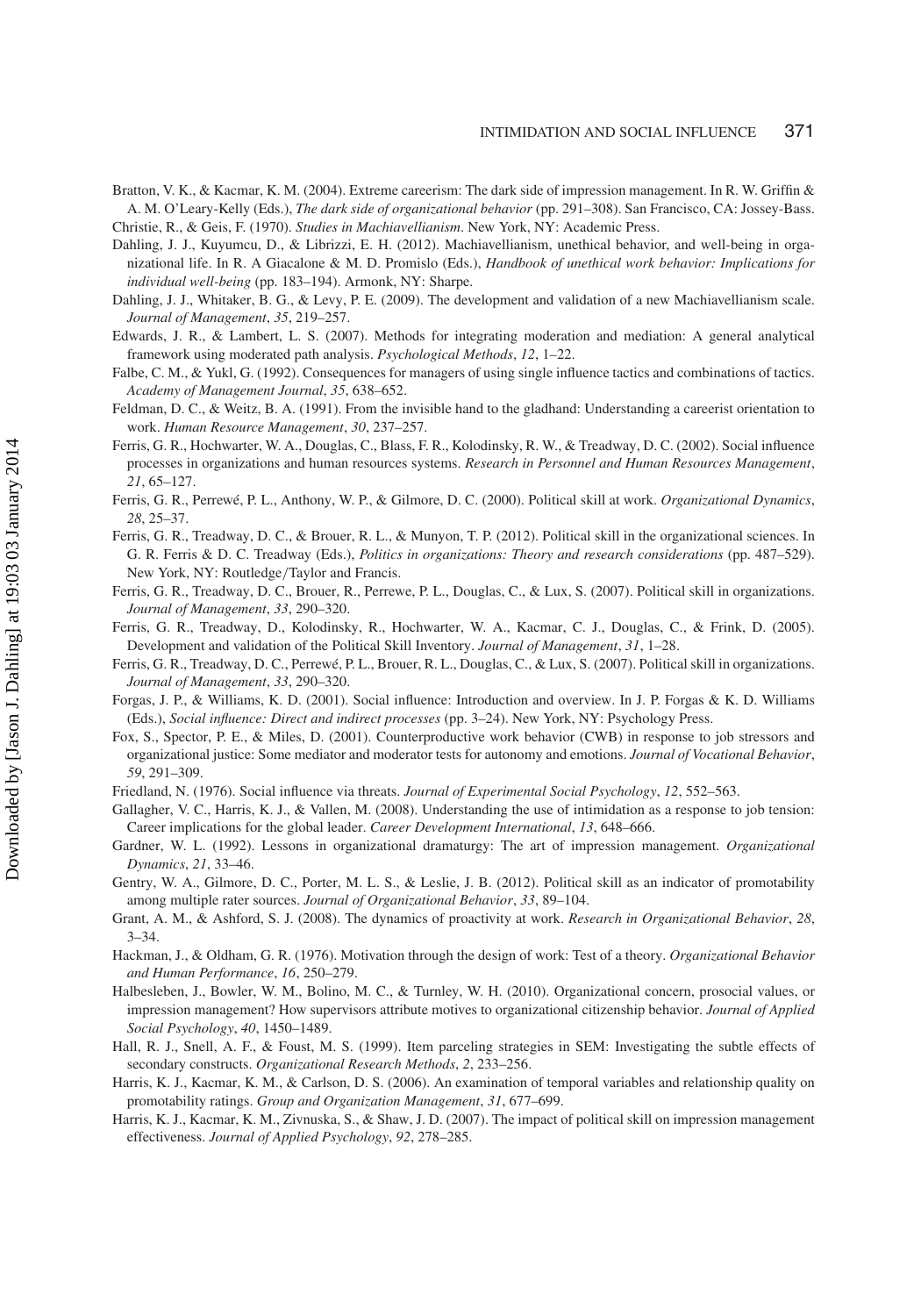- Higgins, C. A., Judge, T. A., & Ferris, G. R. (2003). Influence tactics and work outcomes: A meta-analysis. *Journal of Organizational Behavior*, *24*, 89–106.
- Hogan, R., & Hogan, J. (2001). Assessing leadership: A view from the dark side. *International Journal of Selection and Assessment*, *9*, 40–51.
- Hogan, R., & Kaiser, R. B. (2005). What we know about leadership? *Review of General Psychology*, *9*, 169–180.
- Hunt, S. D., & Chonko, L. B. (1984). Marketing and Machiavellianism. *Journal of Marketing*, *48*, 30–42.
- Jawahar, I. M., & Ferris, G. R. (2011). A longitudinal investigation of task and contextual performance influences on promotability judgments. *Human Performance*, *24*, 251–269.
- Jawahar, I. M., Meurs, J. A., Ferris, G. R., & Hochwarter, W. A. (2008). Self-efficacy and political skill as comparative predictors of task and contextual performance: A two-study constructive replication. *Human Performance*, *21*, 138–157.
- Jones, D. N., & Paulhaus, D. L. (2009). Machiavellianism. In M. R. Leary & R. H. Hoyle (Eds.), *Handbook of individual differences in social behavior* (pp. 93–108). New York, NY: Guilford.
- Jones, E. E. (1990). *Interpersonal perception*. New York, NY: Freeman.
- Jones, E. E., & Pittman, T. S. (1982). Towards a general theory of strategic self-presentation. In J. Suls (Ed.), *Psychological perspectives on the self* (Vol. 1, pp. 231–262). Hillsdale, NJ: Erlbaum.
- Kaiser, R. B., & Hogan, R. (2007). The dark side of discretion. In J. Hunt (Series Ed.) & R. Hooijberg, J. Hunt, J. Antonakis, K. Boal, & N. Lane (Vol. Eds.), *Monographs in leadership and management, Vol. 4: Being there even when you are not: Leading through strategy, systems and structure* (pp. 173–193). Oxford, England: JAI Press.
- Lam, W., Huang, X., & Snape, E. (2007). Feedback-seeking behavior and leader-member exchange: Do supervisorattributed motives matter? *Academy of Management Journal*, *50*, 348–363.
- Lance, C., & Vandenberg, R. (2002). Confirmatory factor analysis. In F. Drasgow & N. Schmitt (Eds.), *Measuring and analyzing behavior in organizations: Advances in measurement and data analysis* (pp. 221–254). San Francisco, CA: Jossey-Bass.
- Levy, D. A., Collins, B. E., & Nail, P. R. (1998). A new model of interpersonal influence characteristics. *Journal of Social Behavior and Personality*, *13*, 715–733.
- March, J. G., Schulz, M., & Zhou, X. (2000). *The dynamics of rules: Change in written organizational codes*. Stanford, CA: Stanford University Press.
- McHoskey, J. W. (1999). Machiavellianism, intrinsic versus extrinsic goals, and social interest: A self-determination theory analysis. *Motivation and Emotion*, *23*, 267–283.
- Morgeson, F. P., & Campion, M. A. 2003. Work design. In W. C. Borman, D. R. Ilgen, & R. J. Klimoski (Eds.), *Handbook of psychology: Industrial and organizational psychology* (Vol. 12, pp. 423–452). Hoboken, NJ: Wiley.
- Morgeson, F. P., & Humphrey, S. E. (2006). The Work Design Questionnaire (WDQ): Developing and validating a comprehensive measure for assessing job design and the nature of work. *Journal of Applied Psychology*, *91*, 1321–1339.
- Morrison, E. W. (1994). Role definitions and organizational citizenship behavior: The importance of the employee's perspective. *Academy of Management Journal*, *37*, 1543–1567.
- Mowday, R. T. (1978). The exercise of upward influence in organizations. *Administrative Science Quarterly*, *23*, 137–156.
- Muller, D., Judd, C. M., & Yzerbyt, V. Y. (2005). When moderation is mediated and mediation is moderated. *Journal of Personality and Social Psychology*, *89*, 852–863.
- Muthén, L. K., & Muthén, B. O. (2007). *Mplus user's guide*, 5th edition. Los Angeles, CA: Muthén & Muthén.
- Porath, C. L., Erez, A. 2007. Does rudeness really matter? The effects of rudeness on task performance and helpfulness. *Academy of Management Journal*, 50, 1181–1197.
- Preacher, K. J., & Hayes, A. F. (2008). Asymptotic and resampling strategies for assessing and comparing indirect effects in multiple mediator models. *Behavior Research Methods*, 40, 879–891.
- Preacher, K. J., Rucker, D. D., & Hayes, A. F. (2007). Addressing moderated mediation hypotheses: Theory, methods, and prescriptions. *Multivariate Behavioral Research*, *42*, 185–227.
- Rotundo, M., & Sackett, P. R. (2002). The relative importance of task, citizenship, and counterproductive performance to global ratings of task performance: A policy-capturing approach. *Journal of Applied Psychology*, *87*, 66–80.
- Rusbult, C. E., & Van Lange, P. A. M. (2003). Interdependence, interaction, and relationships. *Annual Review of Psychology*, *54*, 351–375.
- Sakalaki, M., Richardson, C., & Thépaut, Y. (2007). Machiavellianism and economic opportunism. *Journal of Applied Social Psychology*, *37*, 1181–1190.